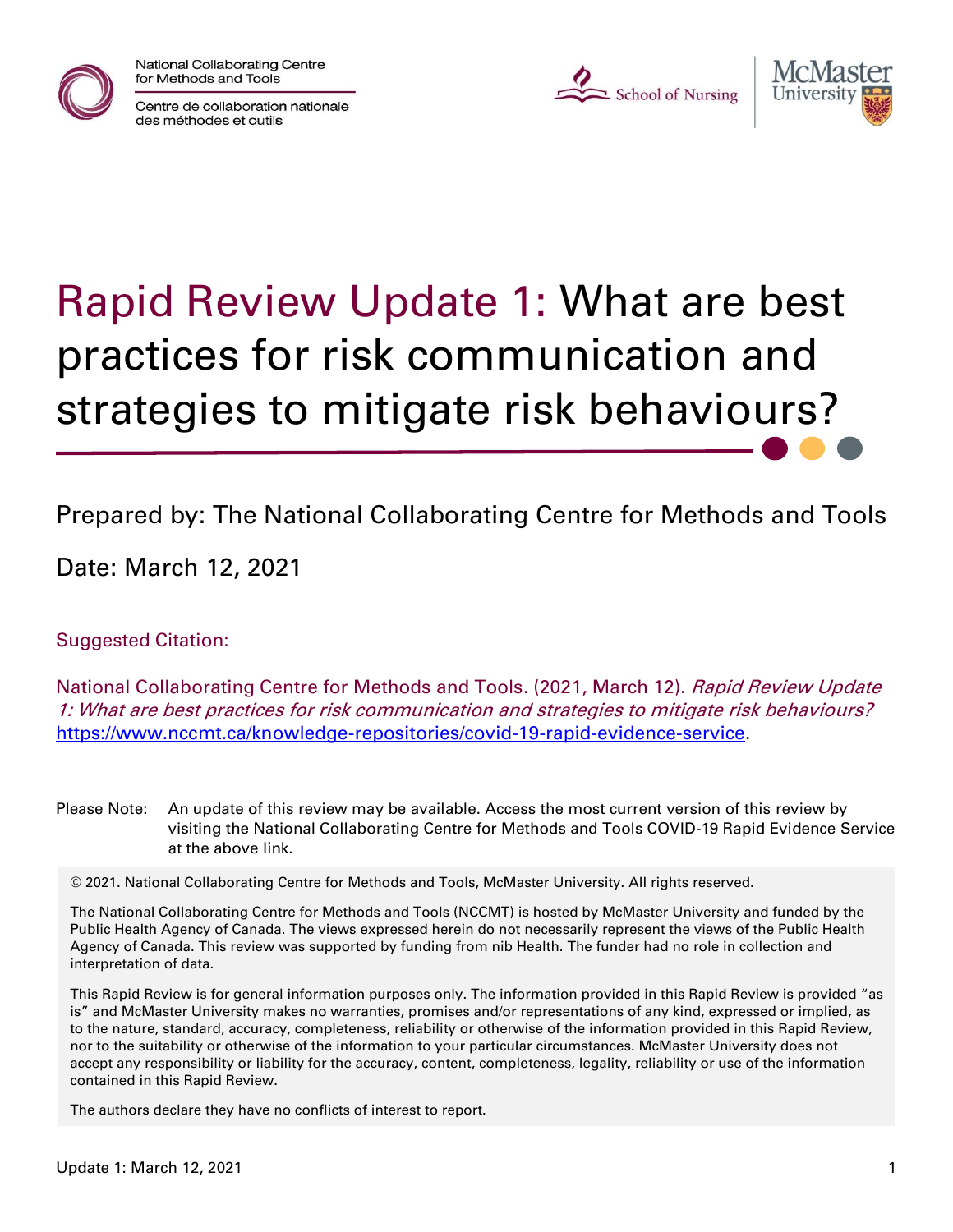## **Executive Summary**

#### **Background**

As jurisdictions continue to respond to coronavirus disease 2019 (COVID-19), including recent variants of concern, adherence to recommended public health measures such as physical distancing, hand hygiene and mask wearing will be critical to reduce the burden of COVID-19 and prevent spread to the most vulnerable. Of growing concern is the relaxing of individuals' adherence to these measures, which may be partly attributed to confusion and lack of clarity around changing recommendations as various measures are lifted and reinstated. Effective communication by government officials, physicians, local public health organizations and other community leaders is necessary to help control spread.

This rapid review was produced to support public health decision makers' response to the COVID-19 pandemic. This review seeks to identify, appraise, and summarize emerging research evidence to support evidence-informed decision making.

This rapid review is based on the most recent research evidence available at the time of release. A previous version was completed on October 8, 2020. This updated version includes evidence available up to February 12, 2021 to answer the question: **What are best practices for risk communication and strategies to mitigate risk behaviours?**

#### What Has Changed in This Version?

- Four new syntheses have been added, from topic areas other than COVID-19. The relevance of these findings to COVID-19 context is unknown.
- More evidence specific to COVID-19 has emerged in this update in six new single studies. These studies provide increased specificity on characteristics of effective spokespeople, including physicians for some populations.
- Key points remain consistent.

#### Key Points

- The risk communication literature from a variety of topic areas emphasizes the importance of clear, repeated, action-oriented messaging by a trusted leader (e.g., physician, community leader, trusted public health professional, etc.). The certainty of the evidence is moderate (GRADE).
- Trust in both the message and the person delivering the message can be built by addressing uncertainty and acknowledging changing recommendations and information or previous errors. The certainty of the evidence is low (GRADE) and may change as more evidence becomes available.
- Communications should be tailored to target audiences by both message and medium; stakeholder engagement is important to identify the most appropriate message framing and medium of the message. The certainty of evidence is moderate (GRADE).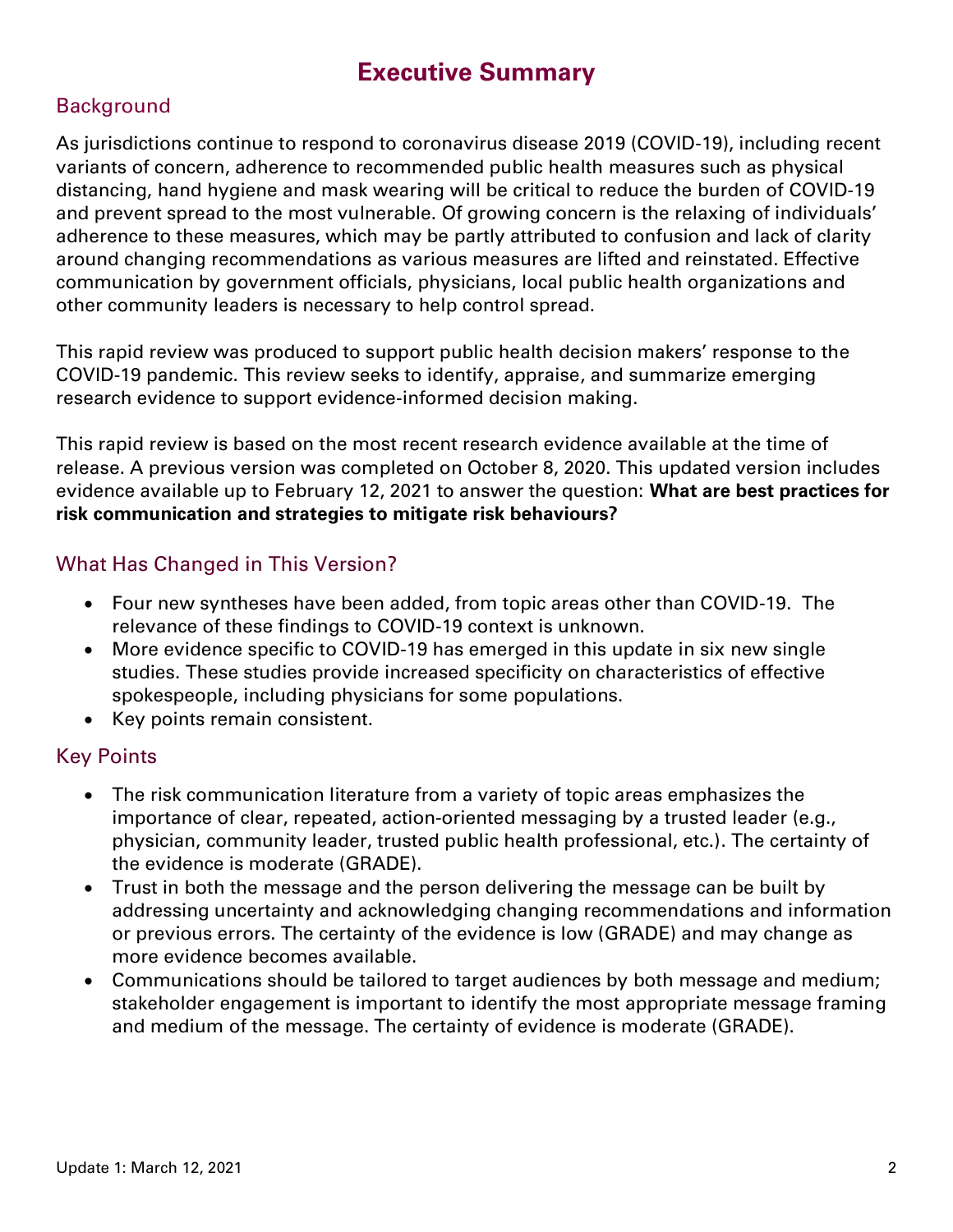- Mainstream media consumption was shown to lead to better retention of messages and expressing more positive opinions of government crisis response. Peer health communication and intensive multimedia interventions show effectiveness for influencing risk behaviour change related to viruses. Positively framed messages emphasizing a collective or social responsibility message, versus an individual approach, may be more effective, although one synthesis and one study showed no effect of message framing related to vaccination attitudes and intention. The certainty of the evidence is low (GRADE) and may change as more evidence becomes available.
- Evidence is lacking for the experiences of many populations who live with social and structural inequities, such as Indigenous or racialized communities. Further research is required to ensure representation of these populations for decision making.
- When expressing risk using statistics, frequencies are better understood than percentages, and relative risk is more persuasive than absolute risk or number needed to treat. The certainty of the evidence is moderate (GRADE).

#### Overview of Evidence and Knowledge Gaps

- Physicians have been found to be effective spokespeople to improve COVID-19-related knowledge for some population groups, including Japanese and Black audiences, and race/ethnicity-concordant physicians are particularly effective for improving knowledge among Black audiences. Other tailoring efforts (e.g., acknowledging injustice and economic hardship, addressing fear of stigma and racism when wearing a mask) did not have a significant effect on knowledge or preventive behaviours.
- Evidence is lacking related to the delivery of messaging to change behaviour and increase compliance with infection control practices. Other characteristics of a trusted leader, and an understanding of who is the best person to deliver communications to specific target audiences, are questions that require more research.
- Participatory approaches to risk communication in low- and middle-income countries are most effective.
- Effective communication about vaccines depends on several factors, including perceived risk, but the study findings are inconsistent, according to one synthesis.
- The majority of the evidence comes from studies conducted in other topical areas (e.g., past epidemics, childhood vaccinations, smoking behaviours). Given the unprecedented scale of the COVID-19 pandemic and current influence of social media, previous findings may not apply directly.
- There is limited evidence on effective social marketing campaign designs that demonstrate an increase in testing outcomes. Many of the single studies exploring the impact of COVID-19-specific risk communication are limited to assessing the spread of information via social media; continued evaluation of current COVID-19-specific communication campaigns on knowledge, attitude and behaviour change will help inform pandemic response.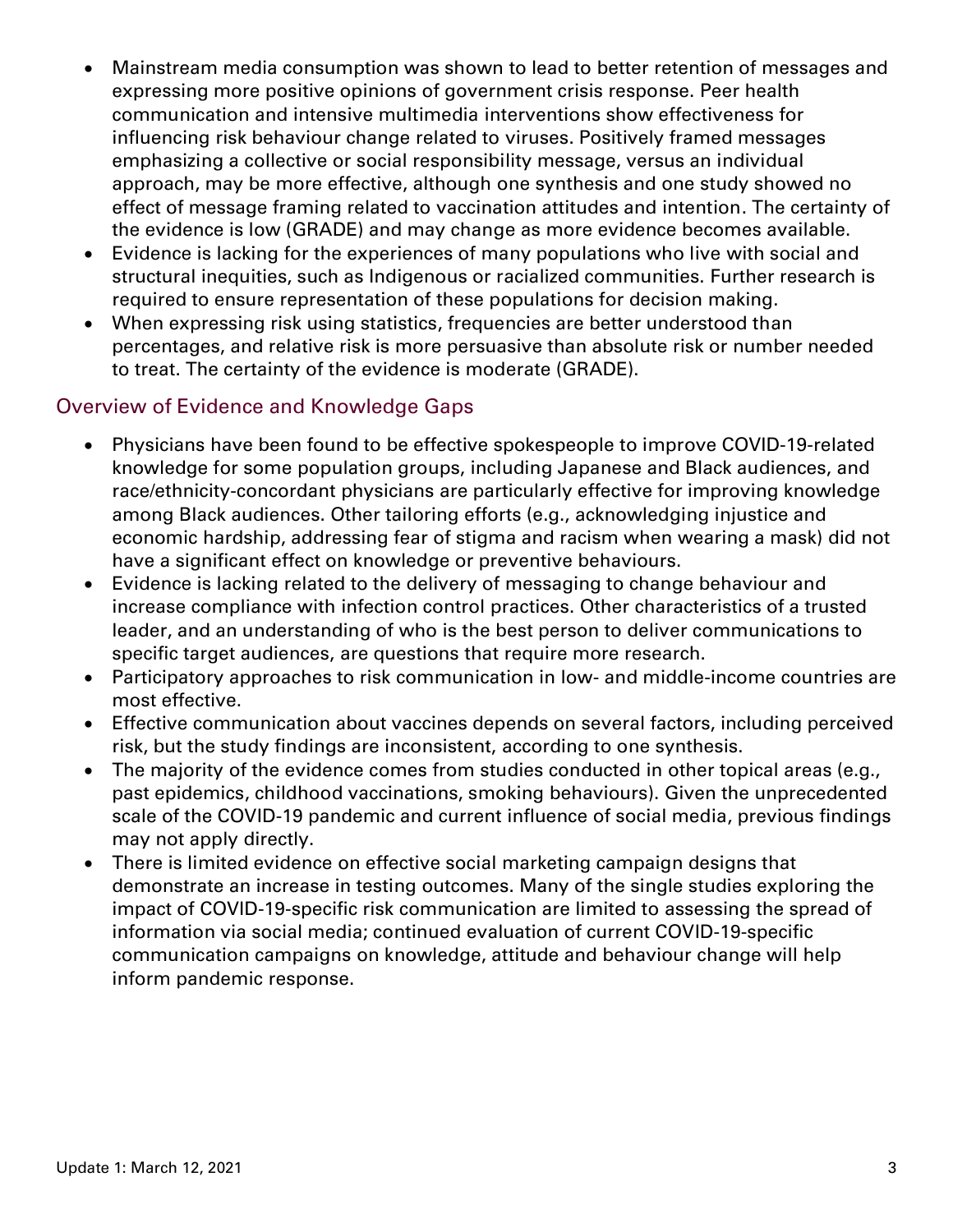## **Methods**

#### Research Question

What are best practices for risk communication and strategies to mitigate risk behaviours?

#### **Search**

On February 12, 2021, the following databases were searched using key terms "risk communication", "behavioural science", "behavioral science", "social marketing", "social behaviour", "social behavior", "persuasive communication", "health communication". This search builds upon the previous search conducted in the first version of this rapid review.

- Pubmed's curated COVID-19 literature hub: [LitCovid](https://www.ncbi.nlm.nih.gov/research/coronavirus/)
- [Trip Medical Database](https://www.tripdatabase.com/)
- World Health Organization's [Global literature on coronavirus disease](https://search.bvsalud.org/global-literature-on-novel-coronavirus-2019-ncov/)
- [COVID-19 Evidence Alerts](https://plus.mcmaster.ca/COVID-19/Home) from McMaster PLUS™
- [Public Health +](https://www.nccmt.ca/knowledge-repositories/public-health-plus)
- [COVID-19 Living Overview of the Evidence \(L·OVE\)](https://app.iloveevidence.com/loves/5e6fdb9669c00e4ac072701d)
- [McMaster Health Forum](https://app.iloveevidence.com/loves/5e6fdb9669c00e4ac072701d)
- [Prospero Registry of Systematic Reviews](https://www.crd.york.ac.uk/prospero/display_record.php?RecordID=193751)
- [MedRxiv preprint server](https://www.medrxiv.org/)
- [PsyArXiv preprint server](https://psyarxiv.com/)
- **[MEDLINE](https://ovidsp-dc2-ovid-com.libaccess.lib.mcmaster.ca/ovid-b/ovidweb.cgi?QS2=434f4e1a73d37e8cb17da02d43bbd96c913d9677779d3d4c9e76539291110db408e9df2b1d5d0bb35a947271164fefea86973975f6c2053916c96cfb4f3396c5159608299fc1fe584128a8ecee5fbb8ec417471cd1b2ea45b80582847c98beafd55ca55bdc76ec61404704b4ad749f7b6aa344944bd959ca0970dddb3de9a9d332954b43b8bb86982d9645f59e0f9edfcac239f4337f6498836b745c8d6a99153c095a60fe6e36faa3636cbc5d51c9516a30023c7d53a4ae)** database
- [EMBASE](https://www.embase.com/login) database
- NCCMT [COVID-19 Rapid Evidence Reviews](https://www.nccmt.ca/knowledge-repositories/covid-19-evidence-reviews)
- NCCDH [Equity-informed Responses to COVID-19](http://nccdh.ca/our-work/covid-19)
- NCCEH [Environmental Health Resources for the COVID-19 Pandemic](https://ncceh.ca/environmental-health-in-canada/health-agency-projects/environmental-health-resources-covid-19)
- NCCHPP [Public Health Ethics and COVID-19](https://www.nccih.ca/485/NCCIH_in_the_News.nccih?id=450)
- NCCID [Disease Debrief](https://nccid.ca/2019-novel-coronavirus-outbreak/)
- NCCIH [Updates on COVID-19](https://www.nccih.ca/485/NCCIH_in_the_News.nccih?id=450)
- [Institute national d'excellence en santé et en services sociaux \(INESSS\)](https://www.inesss.qc.ca/covid-19/services-sociaux.html)
- **[BC Centre for Disease Control \(BCCDC\)](http://covid-19.bccdc.ca/)**
- [PsycINFO](https://search.proquest.com/psycinfo/advanced)
- [ERIC](https://eric.ed.gov/)
- [Public Health Ontario](https://www.publichealthontario.ca/)
- [Cochrane Library](https://www.cochranelibrary.com/)
- [Public Health England COVID-19 Rapid Reviews](https://phelibrary.koha-ptfs.co.uk/covid19rapidreviews/)
- [Oxford COVID-19 Evidence Service](https://www.cebm.net/oxford-covid-19-evidence-service/)
- [COVID-19 Evidence Prime](https://covid19.evidenceprime.ca/)

A copy of the full search strategy is available at this [link](https://www.nccmt.ca/uploads/media/media/0001/02/36020c7a101723aa4b2aeb3b04da4290a96d2d77.pdf).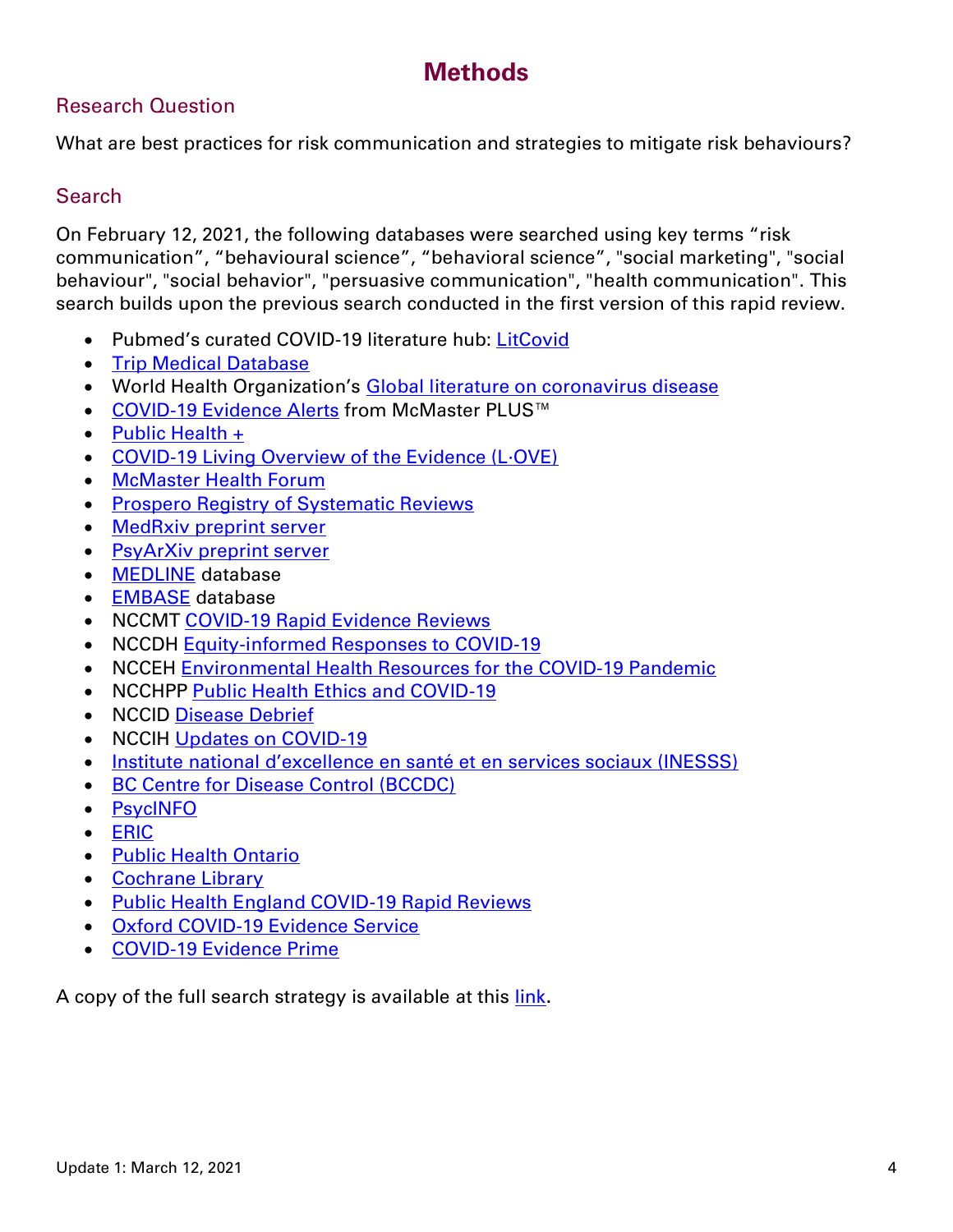#### Study Selection Criteria

English- and French-language, peer-reviewed sources and sources published ahead-of-print before peer review were included. When available, findings from syntheses and clinical practice guidelines are presented first, as these take into account the available body of evidence and, therefore, can be applied broadly to populations and settings.

Due to the large body of literature on risk communication in contexts other than COVID-19, only syntheses of this literature were included. Single studies related to COVID-19 were included if no syntheses were available, or if single studies were published after the search was conducted in the included syntheses. Guidance documents specific to risk communication during COVID-19 from reputable organizations were included as relevant. Surveillance sources were excluded.

|                    | <b>Inclusion Criteria</b>          | <b>Exclusion Criteria</b>          |
|--------------------|------------------------------------|------------------------------------|
| Population         | <b>General population</b>          |                                    |
| Intervention       | Risk communication, in public      | Clinical decision making, clinical |
|                    | health and other contexts          | decision aids                      |
| <b>Comparisons</b> |                                    |                                    |
| <b>Outcomes</b>    | Change in knowledge, attitudes and |                                    |
|                    | behaviour                          |                                    |

#### Data Extraction and Synthesis

Data relevant to the research question, such as study design, setting, location, population characteristics, interventions or exposure and outcomes were extracted when reported. We synthesized the results narratively due to the variation in methodology and outcomes for the included studies.

#### Appraisal of Evidence Quality

We evaluated the quality of included evidence using critical appraisal tools as indicated by the study design below. Quality assessment was completed by one reviewer and verified by a second reviewer. Conflicts were resolved through discussion. For some of the included evidence, a suitable quality appraisal tool was not found, or the review team did not have the expertise to assess methodological quality. Studies for which quality appraisal has not been conducted are noted within the data tables.

| <b>Study Design</b>      | <b>Critical Appraisal Tool</b>                                         |   |
|--------------------------|------------------------------------------------------------------------|---|
| Synthesis                | Assessing the Methodological Quality of Systematic Reviews             |   |
|                          | (AMSTAR) AMSTAR 1 Tool                                                 |   |
| Cross-sectional          | Joanna Briggs Institute (JBI) Checklist for Analytical Cross-Sectional |   |
|                          | <b>Studies</b>                                                         |   |
| Qualitative              | Joanna Briggs Institute (JBI) Checklist for Qualitative Research       |   |
| Quasi-experimental       | Joanna Briggs Institute (JBI) Checklist for Quasi-Experimental         |   |
|                          | <b>Studies</b>                                                         |   |
| Randomized               | Joanna Briggs Institute (JBI) Checklist for Randomized Controlled      |   |
| controlled trial         | <b>Trials</b>                                                          |   |
| Update 1: March 12, 2021 |                                                                        | 5 |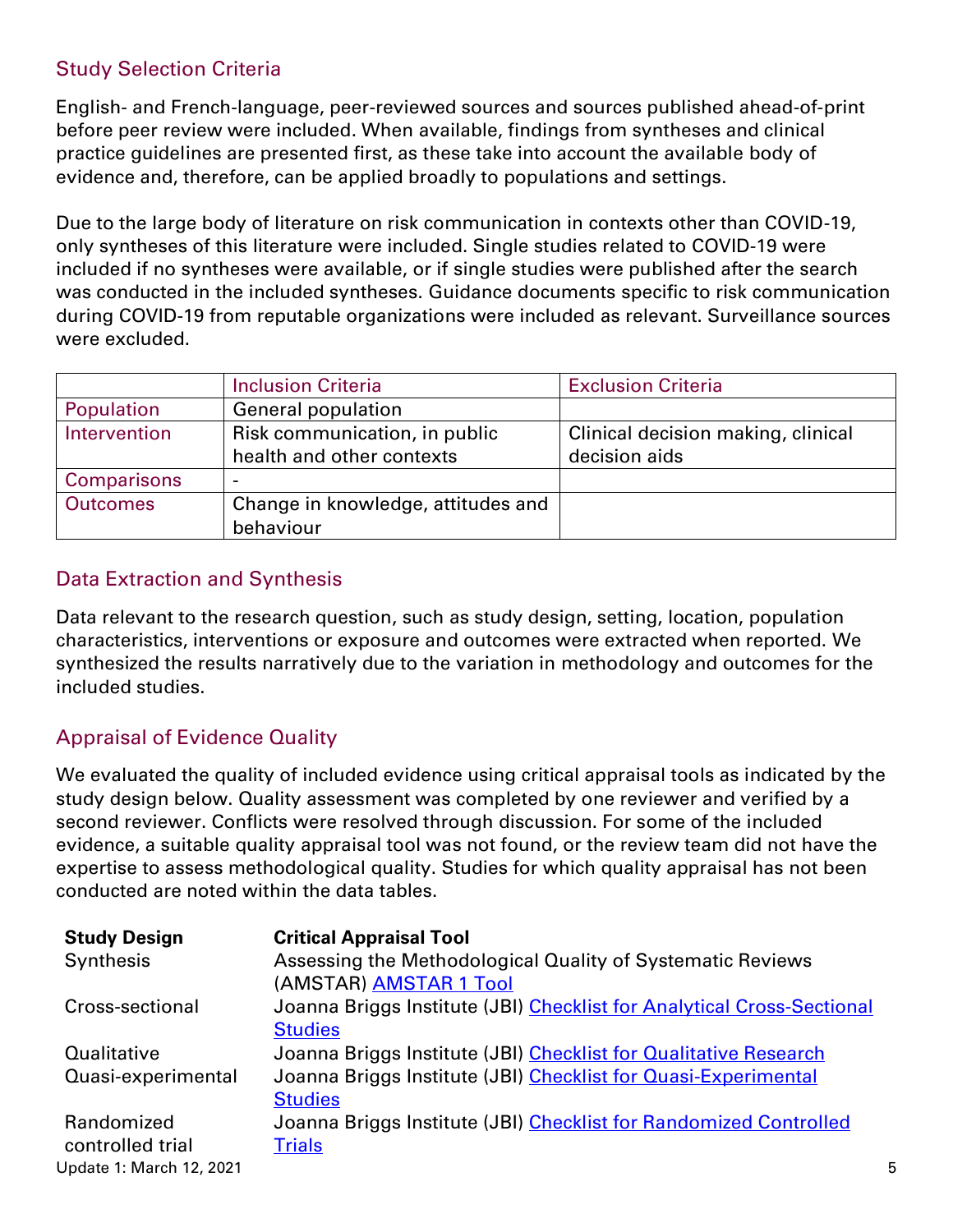Completed quality assessments for each included study are available on request. The Grading of Recommendations, Assessment, Development and Evaluations [\(GRADE\)](https://gdt.gradepro.org/app/handbook/handbook.html) (Schünemann et al., 2013) approach was used to assess the certainty in the findings based on eight key domains.

In the GRADE approach to quality of evidence, **observational studies,** as included in this review, provide **low quality** evidence, and this assessment can be further reduced based on other domains:

- High risk of bias
- Inconsistency in effects
- Indirectness of interventions/outcomes
- Imprecision in effect estimate
- Publication bias

and can be upgraded based on:

- Large effect
- Dose-response relationship
- Accounting for confounding.

The overall certainty in the evidence for each outcome was determined taking into account the characteristics of the available evidence (observational studies, some not peer-reviewed, unaccounted-for potential confounding factors, different tests and testing protocols, lack of valid comparison groups). A judgement of 'overall certainty is very low' means that the findings are very likely to change as more evidence accumulates.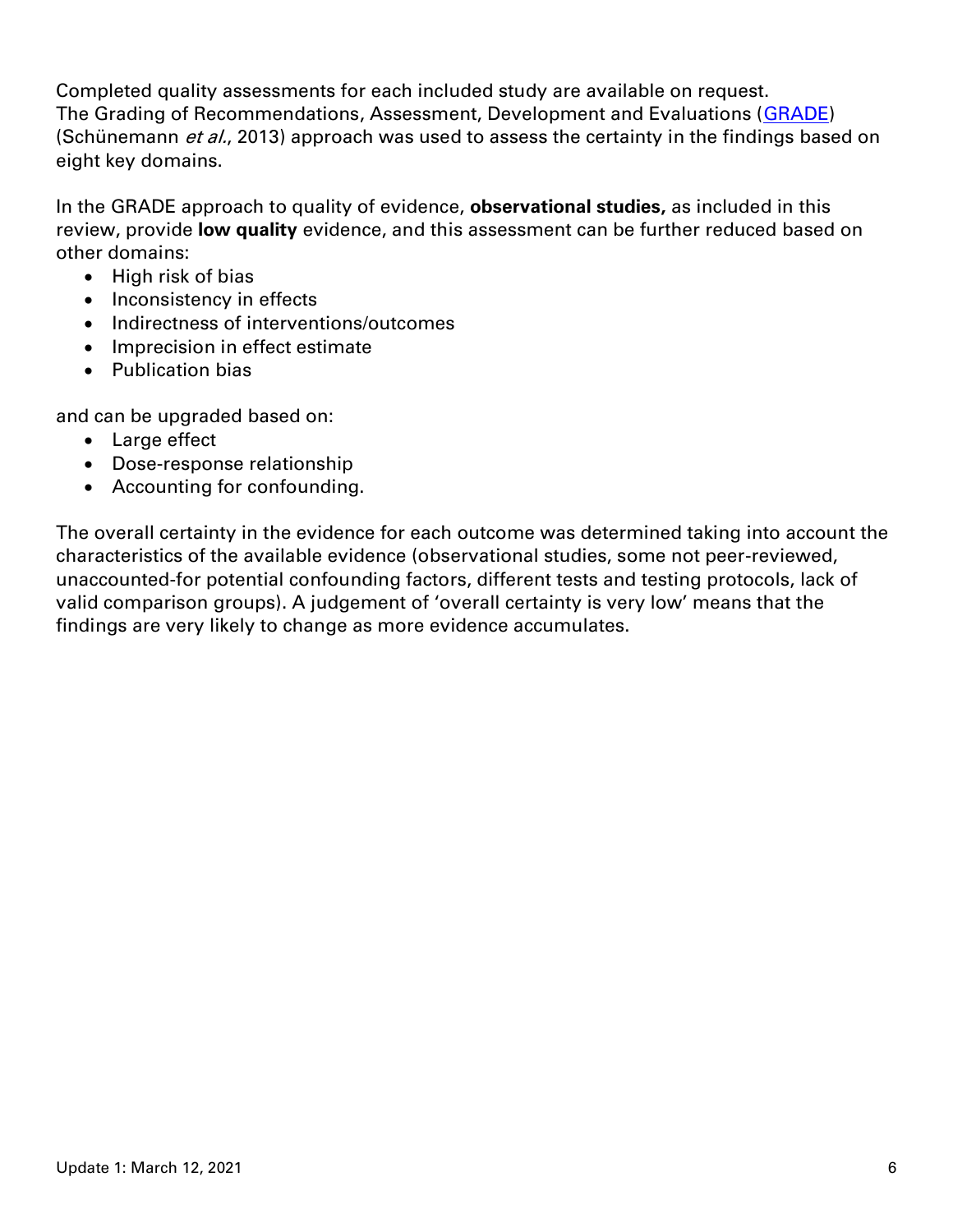# **Findings**

#### Summary of Evidence Quality

In this update, four new syntheses, six new single studies and one new in-progress synthesis were identified, for a total of 28 publications included in this review. The quality of the evidence included in this review is as follows:

| <b>Research Question</b> | Evidence found             |                | Overall certainty in evidence |
|--------------------------|----------------------------|----------------|-------------------------------|
| What are best practices  | Completed syntheses        | 13             | Moderate                      |
| for risk communication   | Single studies             | 9              |                               |
| and strategies to        | In progress syntheses      |                |                               |
| mitigate risk            | In progress single studies | $\overline{2}$ |                               |
| behaviours?              | <b>Guidance documents</b>  | 3              |                               |

#### Warning

Given the need to make emerging COVID-19 evidence quickly available, many emerging studies have not been peer reviewed. As such, we advise caution when using and interpreting the evidence included in this rapid review. We have provided a summary of overall certainty of the evidence to support the process of decision making. Where possible, make decisions using the highest quality evidence available.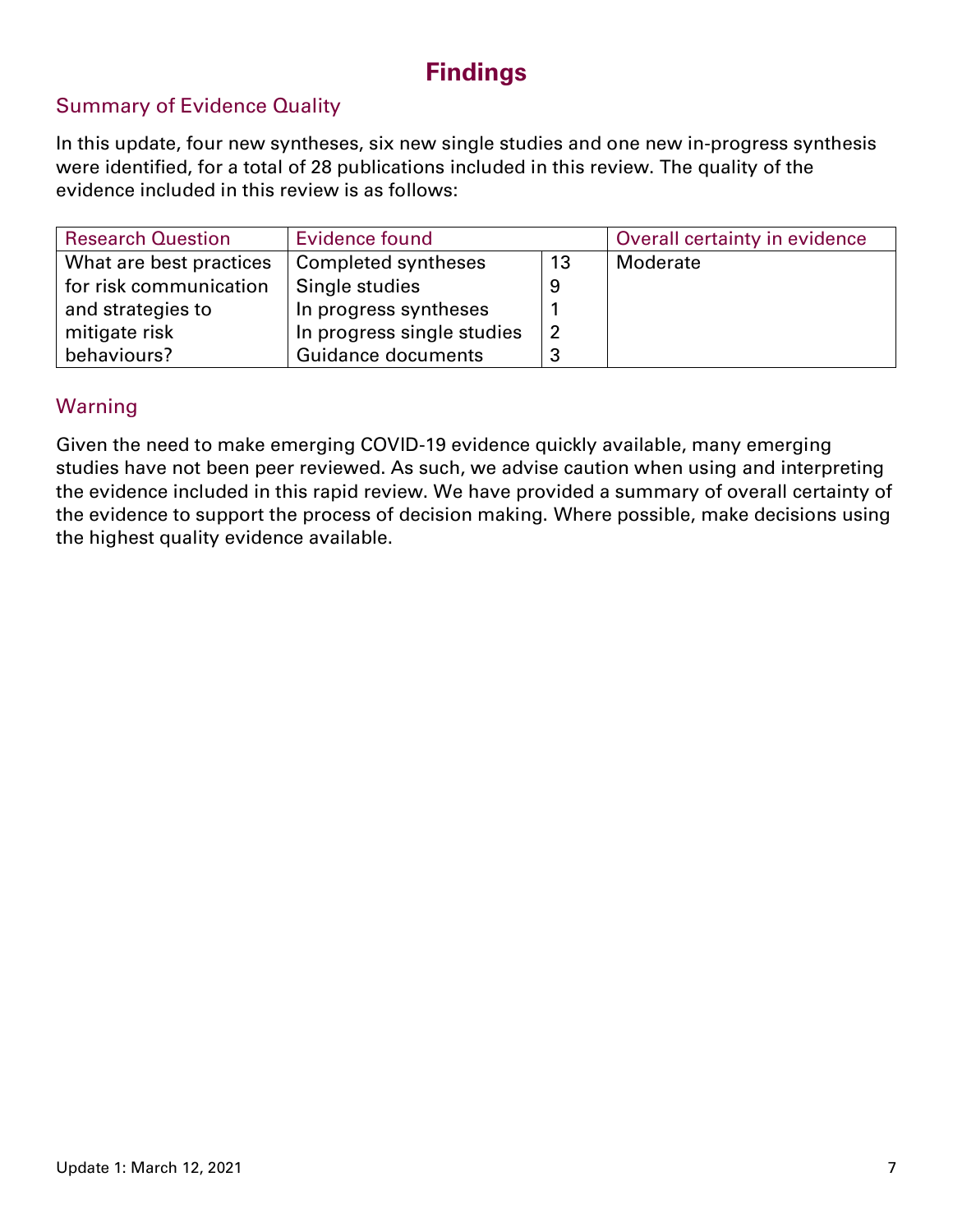| <b>Reference</b>                                                                                                                                                                                                                                                                                                  | <b>Date</b><br><b>Released</b>                 | <b>Description of Included</b><br><b>Studies</b>                                                                                                                                                                                                                             | <b>Summary of Findings</b>                                                                                                                                                                                                                                                                                                                                                                                                                                                                                                                                                                                                                                                                                                                                                                                                                                                                                                                                                                                                                                                                                                                                                                                                             | <b>Quality</b><br><b>Rating:</b><br><b>Synthesis</b> | <b>Quality</b><br><b>Rating:</b><br><b>Included</b><br><b>Studies</b> |
|-------------------------------------------------------------------------------------------------------------------------------------------------------------------------------------------------------------------------------------------------------------------------------------------------------------------|------------------------------------------------|------------------------------------------------------------------------------------------------------------------------------------------------------------------------------------------------------------------------------------------------------------------------------|----------------------------------------------------------------------------------------------------------------------------------------------------------------------------------------------------------------------------------------------------------------------------------------------------------------------------------------------------------------------------------------------------------------------------------------------------------------------------------------------------------------------------------------------------------------------------------------------------------------------------------------------------------------------------------------------------------------------------------------------------------------------------------------------------------------------------------------------------------------------------------------------------------------------------------------------------------------------------------------------------------------------------------------------------------------------------------------------------------------------------------------------------------------------------------------------------------------------------------------|------------------------------------------------------|-----------------------------------------------------------------------|
| New evidence from other topical areas reported on March 12, 2021                                                                                                                                                                                                                                                  |                                                |                                                                                                                                                                                                                                                                              |                                                                                                                                                                                                                                                                                                                                                                                                                                                                                                                                                                                                                                                                                                                                                                                                                                                                                                                                                                                                                                                                                                                                                                                                                                        |                                                      |                                                                       |
| Winograd, D. M.,<br>Fresquez, C. L., Egli, M.,<br>Peterson, E. K.,<br>Lombardi, A. R.,<br>Megale, A.,<br>McAndrew, L. M. (2021).<br><b>Rapid Review of Virus</b><br><b>Risk Communication</b><br>Interventions:<br>Directions for COVID-19<br><b>Patient Education and</b><br>Counseling. Epub ahead<br>of print. | Jan 20, 2021<br>(search date<br>not specified) | This rapid review<br>included 31 single<br>studies (14 randomized<br>controlled trials)<br>evaluating interventions<br>for reducing the spread<br>of viruses (HIV,<br>Hepatitis B, influenza,<br>H1N1, MERS, Zika) by<br>changing individual<br>cognitions or<br>behaviours. | There was no clear best intervention among peer<br>health communication, intensive multimedia<br>communication, and audio/visual interventions.<br>Peer health communication, in which peers share<br>knowledge and behaviour change approaches,<br>showed the most consistent positive findings for<br>changing cognitive risk perception related to viruses<br>and behaviour change outcomes.<br>Intensive multimedia communication showed<br>somewhat positive findings for behaviour change<br>outcomes.<br>Audio/visual communication showed somewhat<br>positive findings for improving cognitive risk<br>perception, cognitions about behaviours, and<br>behavioural intention outcomes, with mixed results<br>for behaviour change outcomes.<br>Tailored interventions were more consistently related<br>to behavioural changes (vs. non-tailored<br>interventions).<br>Interventions to reduce risk from HIV/AIDS<br>consistently improved cognitive risk perceptions,<br>cognitions about behaviours, behavioural intentions<br>and behaviours to reduce risk; influenza interventions<br>only showed improved cognitions about behaviours.<br>Findings related to other viruses are few in number<br>and hard to interpret. | Moderate                                             | Very low-<br>Low                                                      |

# **Table 1: Syntheses**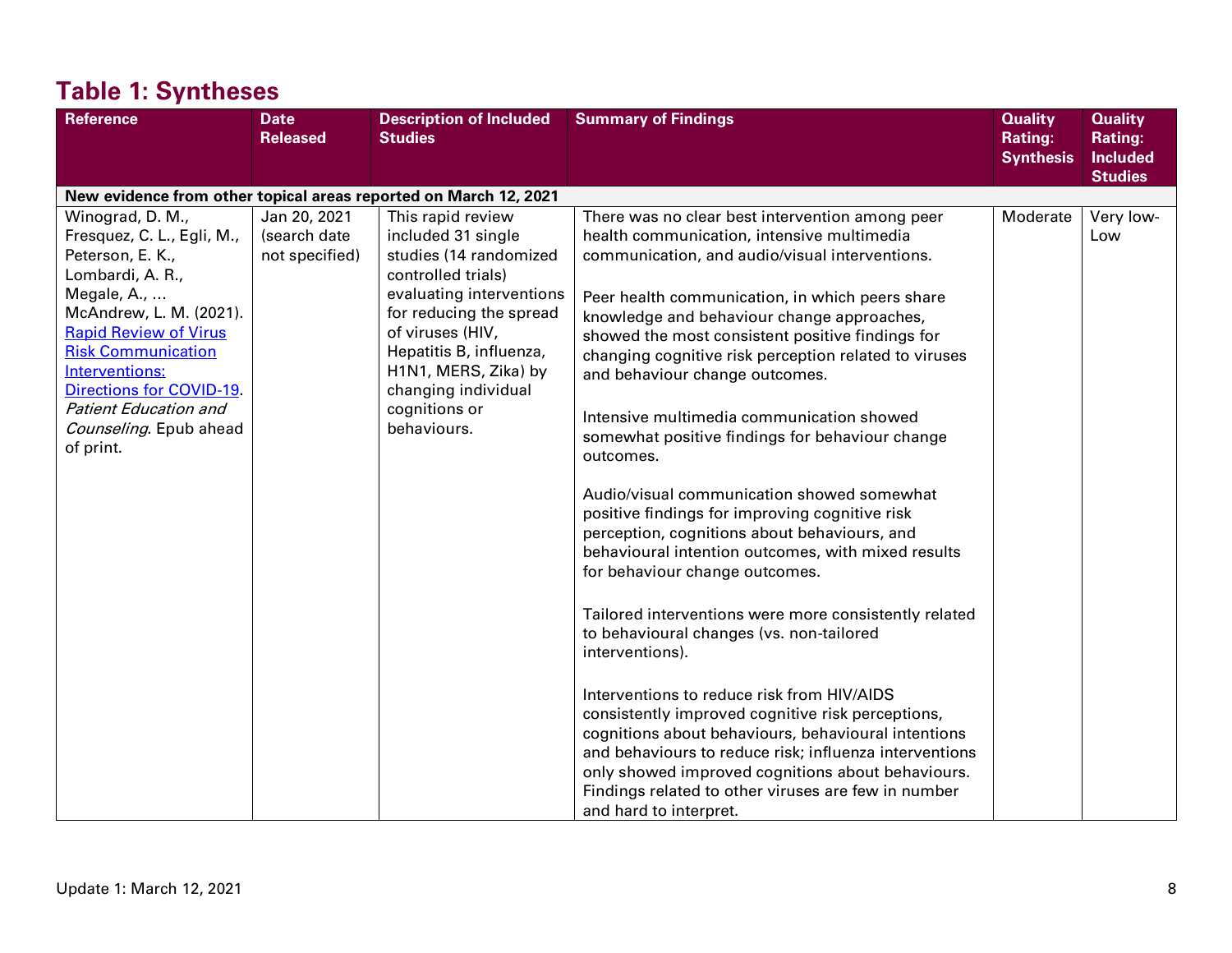| Olawepo, J. O., Pharr, J.<br>R., & Kachen, A. (2018).<br><b>The Use of Social</b><br><b>Marketing Campaigns</b><br>to Increase<br><b>HIV Testing Uptake: A</b><br><b>Systematic Review.</b><br>AIDS Care, 31(2), 153-<br>162.                                                     | Oct 10, 2018<br>Articles were<br>included up to<br>Oct 18, 2017.<br>(Search date<br>not specified) | 13 included studies:<br>6 cross-sectional<br>$\bullet$<br>3 observational<br>$\bullet$<br>cohort<br>2 laboratory/<br>$\bullet$<br>surveillance<br>1 randomized<br>$\bullet$<br>controlled trial<br>1 quasi-<br>$\bullet$<br>experimental<br>Studies assessed the<br>effect of social<br>marketing campaigns<br>on HIV testing uptake. | Studies reported positive (38%), mixed (38%) and no<br>effect (31%) of social marketing campaigns on HIV<br>testing uptake. Neither campaign design, location, use<br>of theory, population, duration, channels used, or<br>sample size demonstrated an effect on testing<br>outcomes.<br>Limitations of this review include weak study designs<br>of included studies and lack of meta-analysis of the<br>included studies due to differences in reporting<br>metrics. Standardized methodology for reporting<br>exposure to and impact of social marketing<br>campaigns is needed. | Low  | <b>Not</b><br>reported      |
|-----------------------------------------------------------------------------------------------------------------------------------------------------------------------------------------------------------------------------------------------------------------------------------|----------------------------------------------------------------------------------------------------|---------------------------------------------------------------------------------------------------------------------------------------------------------------------------------------------------------------------------------------------------------------------------------------------------------------------------------------|--------------------------------------------------------------------------------------------------------------------------------------------------------------------------------------------------------------------------------------------------------------------------------------------------------------------------------------------------------------------------------------------------------------------------------------------------------------------------------------------------------------------------------------------------------------------------------------|------|-----------------------------|
| Schiavo R., May Leung<br>M., & Brown M. (2014).<br><b>Communicating Risk</b><br>and Promoting Disease<br><b>Mitigation Measures in</b><br><b>Epidemics and</b><br><b>Emerging Disease</b><br><b>Settings</b> . Pathogens and<br>Global Health, 108(2),<br>76-94.                  | Mar 21, 2014<br>(search<br>completed Jul<br>2013)                                                  | 29 included studies;<br>description of included<br>studies not provided.                                                                                                                                                                                                                                                              | Specific to low and middle-income countries,<br>interventions to communicate risk and promote<br>disease control at the community, healthcare or multi-<br>sectoral levels may be most effective when using<br>community-based or participatory approaches.<br>There is a gap in research related to how interventions<br>influence policy adoption, social determinants of<br>health, or cost-effectiveness.                                                                                                                                                                        | Low  | Moderate-<br>Low to<br>High |
| Akl, E. A., Oxman, A. D.,<br>Herrin, J., Vist, G. E.,<br>Terrenato, I., Sperati, F.,<br>Schünemann, H.<br>(2011). Using<br><b>Alternative Statistical</b><br><b>Formats for Presenting</b><br><b>Risks and Risk</b><br>Reductions. Cochrane<br>Database of Systematic<br>Reviews. | Mar 16, 2011<br>(search<br>completed Oct<br>2007)                                                  | 35 included controlled<br>trials with 41 total<br>comparisons:<br>30 randomized<br>$\bullet$<br>4 not randomized<br>$\bullet$<br>7 unclear<br>$\bullet$                                                                                                                                                                               | When presenting statistics on risk, frequencies (e.g., 1<br>in 100) are better understood than percentages (e.g.,<br>1%) (Standard Mean Difference (SMD)=0.69, 95%<br>Cl=0.45-0.93) by health professionals and consumers.<br>For risk reductions, relative risk reduction was<br>perceived as larger and was more likely to be<br>persuasive than absolute risk reduction (SMD=0.66,<br>95% CI=0.51-0.81) and number needed to treat<br>(SMD=0.65, 95% CI=0.51-0.80).                                                                                                               | High | Moderate,<br>by GRADE       |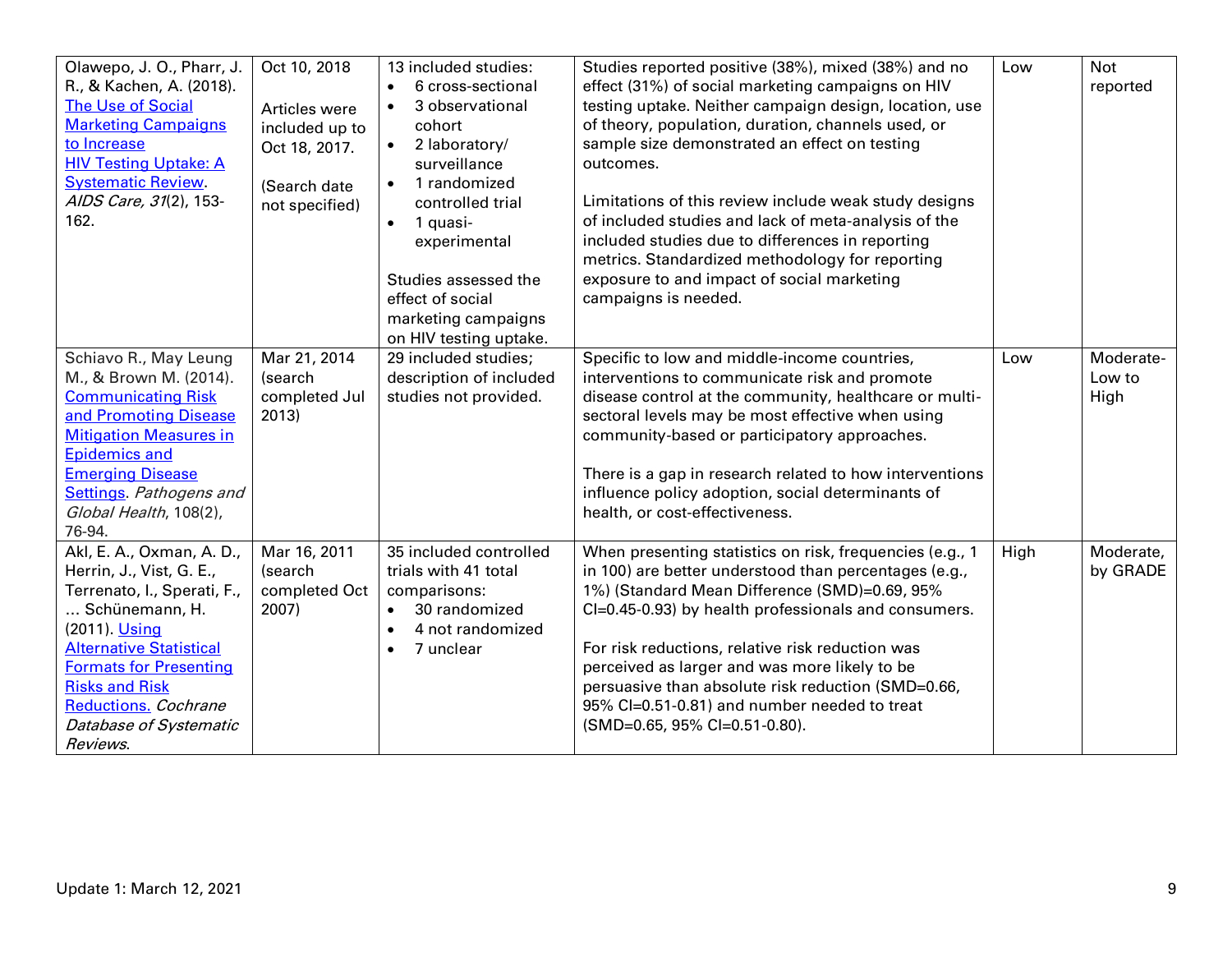| Previously reported evidence specific to the COVID-19 pandemic |               |                                |                                                                 |     |           |  |
|----------------------------------------------------------------|---------------|--------------------------------|-----------------------------------------------------------------|-----|-----------|--|
| Ghio, D., Lawes-                                               | Jul 13, 2020  | 78 included studies:           | 4 key recommendations identified:                               | Low | Moderate- |  |
| Wickwar, S., Tang, M.                                          | (Search       | 3 systematic<br>$\bullet$      | Engage with different communities to ensure<br>1.               |     | High      |  |
| Y., Epton, T., Howlett,                                        | completed     | reviews                        | relevance and relatability and build community                  |     |           |  |
| N., Jenkinson, E.,                                             | May 20, 2020) | $\circ$ 2 mixed methods        | resilience:                                                     |     |           |  |
| Keyworth, C. (2020).                                           |               | $\circ$ 1 quantitative         | Target and tailor messages to specific populations<br>$\bullet$ |     |           |  |
| <b>What Influences</b>                                         |               | 61 single studies<br>$\bullet$ | Translate to other languages, considering accuracy              |     |           |  |
| People's Responses to                                          |               | $\circ$ 1 randomized           | and cultural relevance                                          |     |           |  |
| <b>Public Health Messages</b>                                  |               | controlled trial               | Use diverse media forms and consider barriers to                |     |           |  |
| for Managing Risks and                                         |               | 11 survey<br>$\circ$           | access                                                          |     |           |  |
| <b>Preventing Disease</b>                                      |               | 23 qualitative<br>$\circ$      |                                                                 |     |           |  |
| <b>During Public Health</b>                                    |               | 10 content<br>$\circ$          | Address uncertainty to increase trust:<br>2.                    |     |           |  |
| <b>Crises? A Rapid Review</b>                                  |               | analysis                       | Acknowledge changing information and admit                      |     |           |  |
| of the Evidence and                                            |               | 7 commentary<br>$\circ$        | errors                                                          |     |           |  |
| Recommendations.                                               |               | 8 experimental<br>$\circ$      | Coordinate consistent messages across information               |     |           |  |
| Preprint.                                                      |               | 1 rapid review<br>$\circ$      | sources                                                         |     |           |  |
|                                                                |               | 14 preprint<br>$\bullet$       | Use sources perceived as credible to target<br>$\bullet$        |     |           |  |
|                                                                |               | manuscripts                    | population                                                      |     |           |  |
|                                                                |               | 3 experimental<br>$\circ$      | Focus on positive, solution-oriented messaging                  |     |           |  |
|                                                                |               | 11 survey<br>$\circ$           |                                                                 |     |           |  |
|                                                                |               | Studies were specific to       | Unify messaging to ensure accurate understanding<br>3.          |     |           |  |
|                                                                |               | $H1N1(n=20)$<br>$\bullet$      | and heighten risk perception:                                   |     |           |  |
|                                                                |               | COVID-19 (n=15)<br>$\bullet$   | Keep core message consistent                                    |     |           |  |
|                                                                |               | Ebola $(n=12)$<br>$\bullet$    | Increase awareness<br>$\bullet$                                 |     |           |  |
|                                                                |               | Influenza $(n=8)$              | Clear instructions are more memorable<br>$\bullet$              |     |           |  |
|                                                                |               | $SARS$ (n=6)<br>$\bullet$      |                                                                 |     |           |  |
|                                                                |               | Zika $(n=4)$                   | Message framing to increase understanding and<br>4.             |     |           |  |
|                                                                |               | Bird flu $(n=3)$<br>$\bullet$  | knowledge of threat:                                            |     |           |  |
|                                                                |               | West Nile $(n=1)$<br>$\bullet$ | Positively frame messages in the context of social              |     |           |  |
|                                                                |               | General pandemics              | responsibility and norms                                        |     |           |  |
|                                                                |               | $(n=1)$                        | Language to explain severity                                    |     |           |  |
|                                                                |               |                                | Emphasize sense of personal control                             |     |           |  |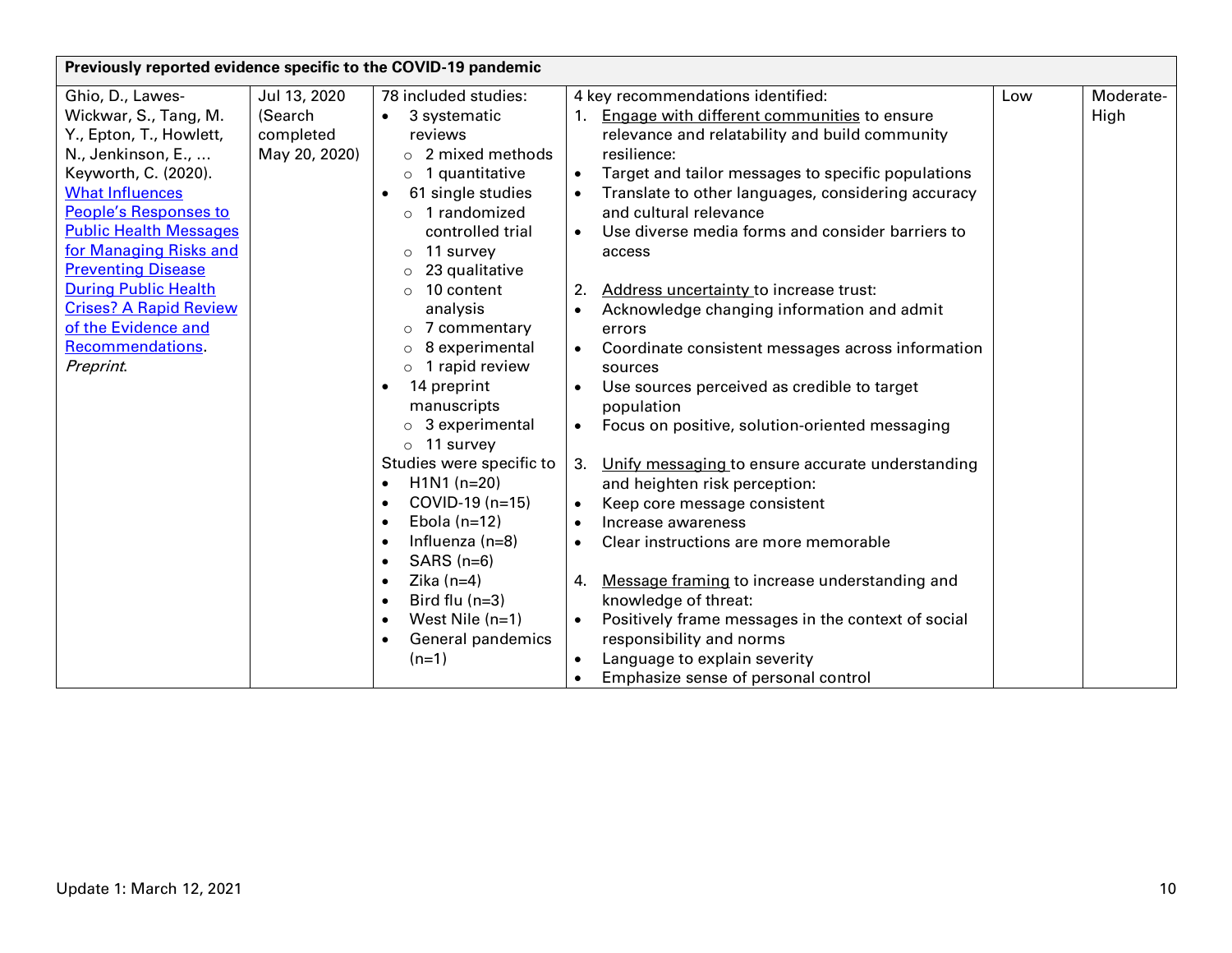| Lunn, P. D., Belton, C.      | Mar 29, 2020  | Over 100 studies were   | Systematic reviews find that multiple behavioural                  | Low | <b>Not</b> |
|------------------------------|---------------|-------------------------|--------------------------------------------------------------------|-----|------------|
| A., Lavin, C., McGowan,      | (Search date  | reviewed; a description | levers (education plus reminders, availability, social             |     | reported   |
| F. P., Timmons, S., &        | not reported) | of included studies not | influences, and cues to capture attention) increase                |     |            |
| Robertson, D. A. (2020).     |               | provided                | handwashing in healthcare settings.                                |     |            |
| <b>Using Behavioral</b>      |               |                         |                                                                    |     |            |
| <b>Science to Help Fight</b> |               |                         | Clear and repeated messaging delivered by trusted                  |     |            |
| the Coronavirus.             |               |                         | leaders to establish social norms is necessary.                    |     |            |
| Journal of Behavioral        |               |                         |                                                                    |     |            |
| Public Administration,       |               |                         | Messaging around what is "best for all" is more                    |     |            |
| $3(1)$ .                     |               |                         | effective than persuasion to undertake a certain                   |     |            |
|                              |               |                         | behaviour.                                                         |     |            |
|                              |               |                         |                                                                    |     |            |
|                              |               |                         | Cooperation is more likely when behaviours are                     |     |            |
|                              |               |                         | publicly visible and there is social disapproval.                  |     |            |
|                              |               |                         |                                                                    |     |            |
|                              |               |                         | Crisis communication requires tailoring for targeted<br>audiences. |     |            |
|                              |               |                         |                                                                    |     |            |
|                              |               |                         | Messages communicating 'threat' are more effective                 |     |            |
|                              |               |                         | when self-efficacy is high. Also important in messaging            |     |            |
|                              |               |                         | is to be solution-focused or action-oriented.                      |     |            |
|                              |               |                         |                                                                    |     |            |
|                              |               |                         | Invoking empathy in messaging has a positive                       |     |            |
|                              |               |                         | influence on behaviour change.                                     |     |            |
|                              |               |                         |                                                                    |     |            |
|                              |               |                         | Communicating risk honestly (neither exaggerating or               |     |            |
|                              |               |                         | downplaying) builds trust and sets an example for                  |     |            |
|                              |               |                         | others who play a role in risk perception (e.g.,                   |     |            |
|                              |               |                         | businesses and media). In communicating threats,                   |     |            |
|                              |               |                         | there should also be clear messaging about extent of               |     |            |
|                              |               |                         | uncertainty, which can also build credibility.                     |     |            |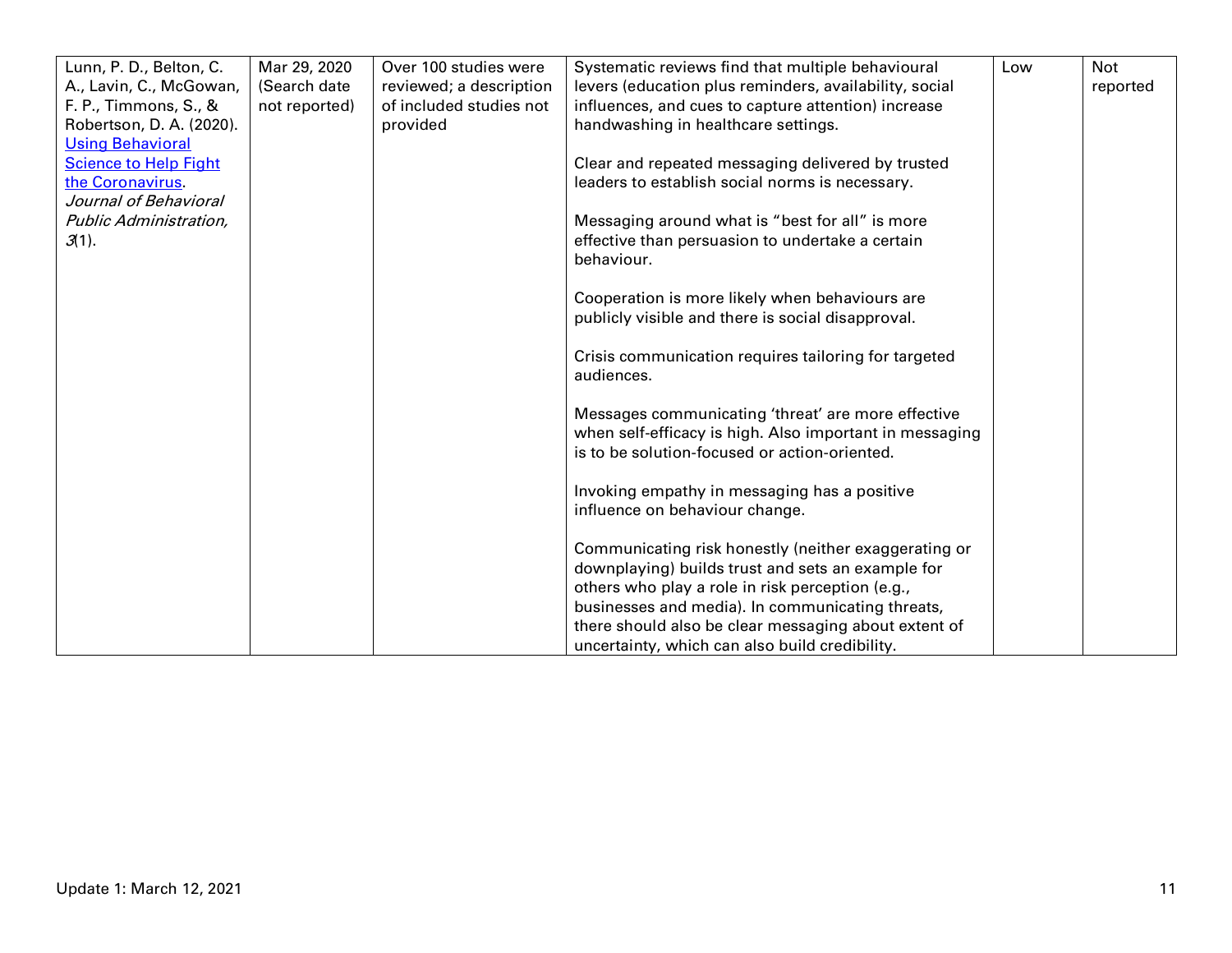| Previously reported evidence from other topical areas |               |                                        |                                                                                                             |          |          |  |  |
|-------------------------------------------------------|---------------|----------------------------------------|-------------------------------------------------------------------------------------------------------------|----------|----------|--|--|
| Aya Pastrana, N., Lazo-                               | Jun 17, 2020  | This systematic review                 | Interventions used a broad range of social marketing                                                        | Moderate | Moderate |  |  |
| Porras, M., Miranda, J.                               | (Search date  | included 47 articles                   | concepts and techniques.                                                                                    |          |          |  |  |
| J., Beran, D., & Suggs,                               | not reported) | describing 20                          |                                                                                                             |          |          |  |  |
| L. S. (2020). Social                                  |               | interventions to prevent               | It is important for the intervention audiences and                                                          |          |          |  |  |
| <b>Marketing Interventions</b>                        |               | neglected tropical                     | context to be understood when developing a social                                                           |          |          |  |  |
| for the Prevention and                                |               | diseases in 13                         | marketing intervention.                                                                                     |          |          |  |  |
| <b>Control of Neglected</b>                           |               | countries.                             |                                                                                                             |          |          |  |  |
| <b>Tropical Diseases: A</b>                           |               |                                        | Relationship building is critical - stakeholders should                                                     |          |          |  |  |
| <b>Systematic Review.</b>                             |               |                                        | be involved from an early stage and can be involved                                                         |          |          |  |  |
| <b>PLoS Neglected</b>                                 |               |                                        | in co-creation of intervention elements.                                                                    |          |          |  |  |
| Tropical Diseases, 14(6),                             |               |                                        |                                                                                                             |          |          |  |  |
| e0008360.                                             |               |                                        | Intervention strategies should be integrated and                                                            |          |          |  |  |
|                                                       |               |                                        | complementary to each other.                                                                                |          |          |  |  |
|                                                       |               |                                        |                                                                                                             |          |          |  |  |
|                                                       |               |                                        | Consider barriers to adoption of the desired                                                                |          |          |  |  |
|                                                       |               |                                        | behaviour.                                                                                                  |          |          |  |  |
|                                                       |               |                                        |                                                                                                             |          |          |  |  |
|                                                       |               |                                        | Effective interventions generally tended to incorporate                                                     |          |          |  |  |
|                                                       |               |                                        | health education and capacity building and were                                                             |          |          |  |  |
|                                                       |               |                                        | culturally appropriate.                                                                                     |          |          |  |  |
| McParland, J. L.,                                     | May 27, 2018  | 20 studies included that               | The most common behaviour change techniques                                                                 | High     | Low      |  |  |
| Williams, L.,                                         | (Search date  | examined active                        | focused on education about consequences and                                                                 |          |          |  |  |
| Gozdzielewska, L.,                                    | not reported) | components and<br>mechanisms of action | instructions for performing antimicrobial resistance-<br>related behaviours delivered by a credible source. |          |          |  |  |
| Young, M., Smith, F.,<br>MacDonald, J.,               |               | of interventions that                  |                                                                                                             |          |          |  |  |
| Flowers, P. (2018). What                              |               | aimed to improve                       | Successful interventions included behaviour change                                                          |          |          |  |  |
| <b>Are the 'Active</b>                                |               | public awareness and                   | techniques, including promoting beliefs regarding                                                           |          |          |  |  |
| Ingredients' of                                       |               | behaviours regarding                   | capability, behaviour reinforcement, encouraging                                                            |          |          |  |  |
| <b>Interventions Targeting</b>                        |               | antimicrobial                          | commitment to behaviour change and imagining                                                                |          |          |  |  |
| the Public's                                          |               | resistance.                            | future outcomes if lack of behaviour change occurs,                                                         |          |          |  |  |
| <b>Engagement With</b>                                |               |                                        | behavioural monitoring (+/- feedback), and provision                                                        |          |          |  |  |
| Antimicrobial                                         |               |                                        | of information on antecedents of behaviour.                                                                 |          |          |  |  |
| <b>Resistance and How</b>                             |               |                                        |                                                                                                             |          |          |  |  |
| <b>Might They Work?</b>                               |               |                                        |                                                                                                             |          |          |  |  |
| <b>British Journal of Health</b>                      |               |                                        |                                                                                                             |          |          |  |  |
| Psychology, 23(4), 804-                               |               |                                        |                                                                                                             |          |          |  |  |
| 819.                                                  |               |                                        |                                                                                                             |          |          |  |  |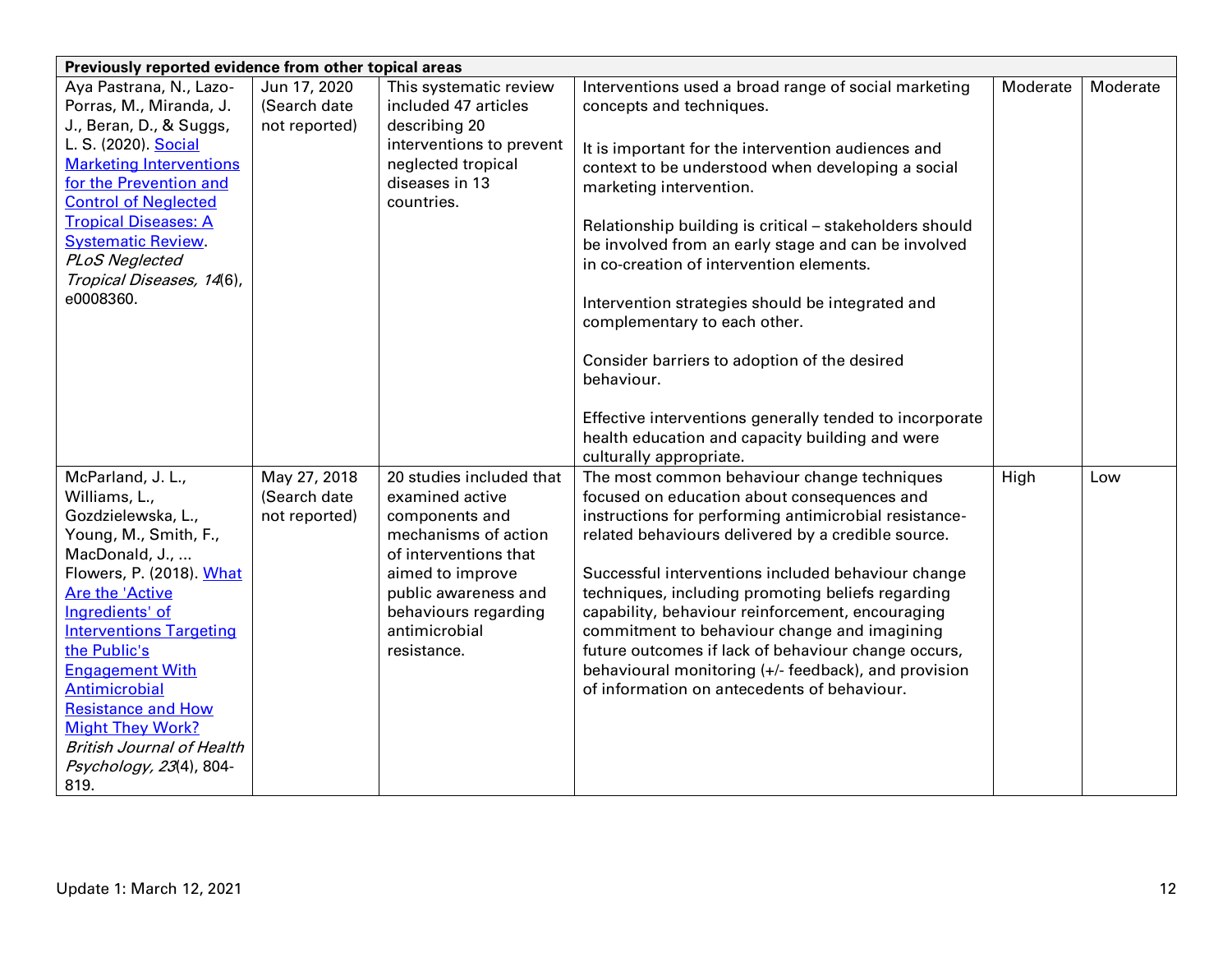| Carson, K. V., Ameer, F.,    | Jun 2, 2017 | This systematic review           | Overall, certainty about the effects of mass media       | High | Low |
|------------------------------|-------------|----------------------------------|----------------------------------------------------------|------|-----|
| Sayehmiri, K., Hnin, K.,     | (Search     | included 8 studies               | campaigns on smoking behaviours in youth is very         |      |     |
| van Agteren, J. E.,          | completed   | (52,746 participants)            | low:                                                     |      |     |
| Sayehmiri, F.,  Smith,       | Jun 2016)   | that assessed the                | 3 studies found that mass media interventions            |      |     |
| B. J. (2017). Mass Media     |             | effects of mass media            | reduced the smoking behaviours of young people           |      |     |
| <b>Interventions for</b>     |             | interventions on                 | Five studies found no effect.                            |      |     |
| <b>Preventing Smoking in</b> |             | smoking behaviour                |                                                          |      |     |
| Young People.                |             | among youth under 25             | Overall, effective campaigns tended to:                  |      |     |
| Cochrane Database of         |             | years of age.                    | Use multiple channels for delivery (newspapers,          |      |     |
| <b>Systematic Reviews.</b>   |             | 7 randomized                     | television, radio, posters)                              |      |     |
|                              |             | controlled trials                | Last longer (minimum of 3 years)<br>$\bullet$            |      |     |
|                              |             | 1 interrupted time-<br>$\bullet$ | Have more contact time for both school-based             |      |     |
|                              |             | series                           | lessons and media spots                                  |      |     |
|                              |             |                                  | Build upon elements of existing effective                |      |     |
|                              |             | Interventions included           | campaigns                                                |      |     |
|                              |             | Mass media alone<br>$\bullet$    | Carry out "developmental work" with                      |      |     |
|                              |             | $(n=4)$                          | representatives of the target audience                   |      |     |
|                              |             | Mass media plus<br>$\bullet$     | Use messages that were designed to reach the             |      |     |
|                              |             | school education                 | target audience (via media channels preferred by         |      |     |
|                              |             | $(n=3)$                          | the target audience at the most appropriate times)       |      |     |
|                              |             | Peer-led social<br>$\bullet$     | Combine campaigns with a structured support<br>$\bullet$ |      |     |
|                              |             | media messaging                  | curriculum such as those available via school-           |      |     |
|                              |             | $(n=1)$                          | based collaborations                                     |      |     |
|                              |             |                                  | Use social influence or social learning theory           |      |     |
|                              |             |                                  | approach                                                 |      |     |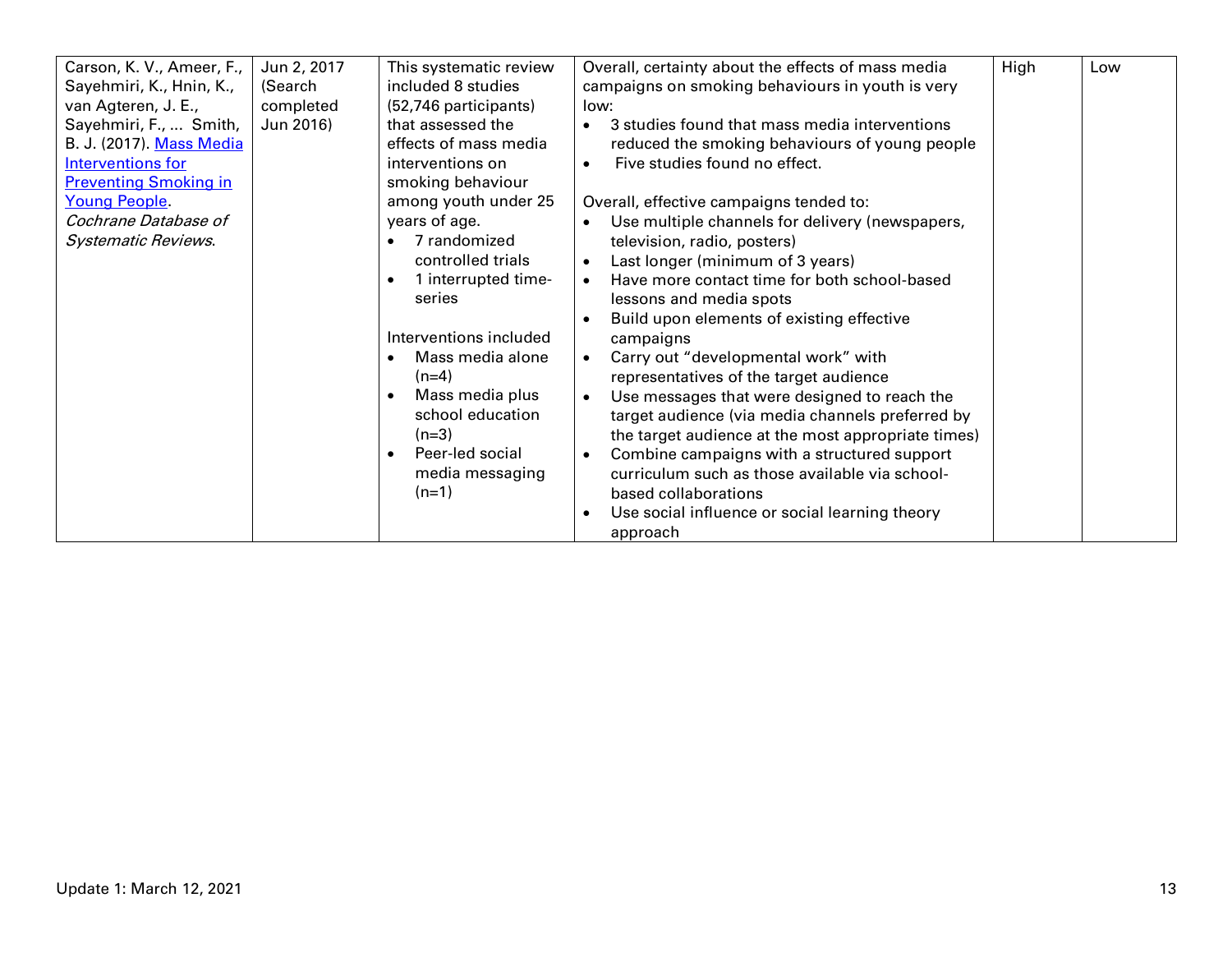| Ames, H. M., Glenton,<br>C., & Lewin, S. (2017).<br>Parents' and Informal<br><b>Caregivers' Views and</b>                                                                | Feb 7, 2017<br>(Search<br>completed<br>Aug 30, 2016) | This systematic review<br>included 38 studies<br>examining<br>parent/caregiver                                                                | Type, quantity, and availability of information:<br>Provide credible sources of information using a<br>balanced approach with both risks and benefits.<br>Provide information to health service and                                                                                                                                                                                                                                                                                                                                                                                         | Moderate | Moderate-<br>High      |
|--------------------------------------------------------------------------------------------------------------------------------------------------------------------------|------------------------------------------------------|-----------------------------------------------------------------------------------------------------------------------------------------------|---------------------------------------------------------------------------------------------------------------------------------------------------------------------------------------------------------------------------------------------------------------------------------------------------------------------------------------------------------------------------------------------------------------------------------------------------------------------------------------------------------------------------------------------------------------------------------------------|----------|------------------------|
| <b>Experiences of</b><br><b>Communication About</b><br><b>Routine Childhood</b><br><b>Vaccination: A</b><br><b>Synthesis of Qualitative</b><br>Evidence. Cochrane        |                                                      | perceptions of vaccine<br>communication and its<br>influence on childhood<br>vaccination decisions<br>(for children up to 6<br>years of age). | community settings.<br>Tailor information to needs; vaccine-hesitant<br>$\bullet$<br>parents may need different types and amounts of<br>information.<br>Use a variety of strategies to provide information<br>such as text messaging.                                                                                                                                                                                                                                                                                                                                                       |          |                        |
| Database of Systematic<br>Reviews.                                                                                                                                       |                                                      |                                                                                                                                               | Sources of information:<br>Health workers are important and trusted sources<br>of information.<br>Health workers should have open, respectful<br>$\bullet$<br>discussions in a caring, sensitive, and non-<br>judgmental way and provide clear answers to their<br>questions.<br>Provide a supportive environment for decision-<br>making. Poor communication and negative<br>relationships with health workers sometimes<br>impacted vaccination decisions.<br>Timing of information:<br>Provide information clearly and simply and in<br>good time prior to each vaccination appointment, |          |                        |
| Penta, M. A., & Baban,<br>A. (2018). Message                                                                                                                             | Jan 6, 2017<br>(Search                               | This systematic review<br>identified 34 studies                                                                                               | not while vaccinating the child.<br>Most studies found that goal framing had no effect on<br>vaccine attitudes, intentions or uptake.                                                                                                                                                                                                                                                                                                                                                                                                                                                       | Low      | <b>Not</b><br>reported |
| <b>Framing in Vaccine</b><br><b>Communication: A</b><br><b>Systematic Review of</b><br><b>Published Literature.</b><br><b>Health Communication</b><br>$33(3)$ , 299-314. | completed Jul<br>2016)                               | comparing gain-framed<br>versus loss-framed<br>messages for vaccine<br>communication.                                                         | Across studies, some participant characteristics<br>appear to be mediators or moderators of the effect<br>(e.g., perceived risk, loss avoidance, etc.), but findings<br>are inconsistent.                                                                                                                                                                                                                                                                                                                                                                                                   |          |                        |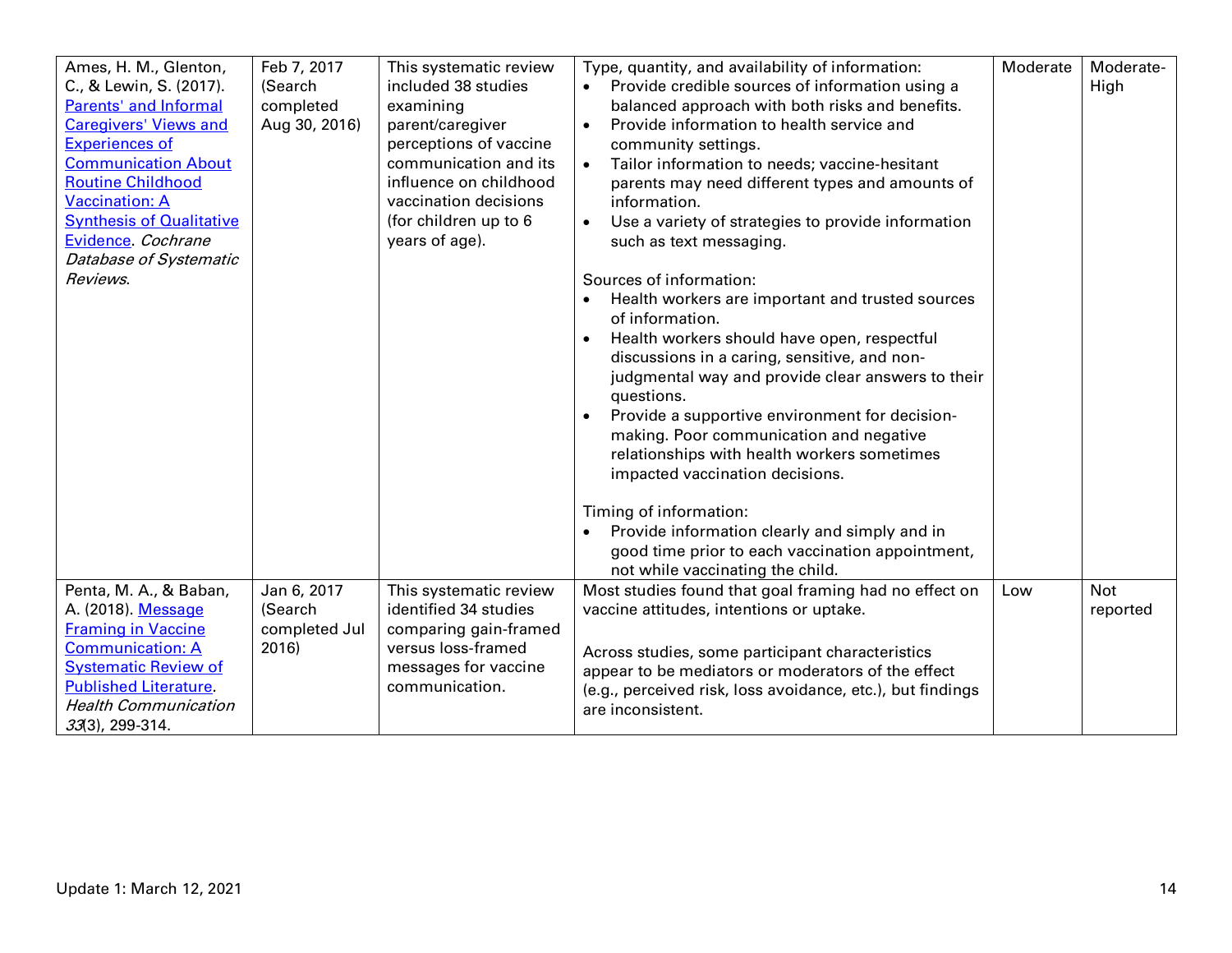| Infanti, J., Sixsmith, J.,<br>Barry, M.M., Núñez-<br>Córdoba, J.,<br>Oroviogoicoechea-<br>Ortega, C., & Guillén-<br>Grima, F. (2013). A<br><b>Literature Review on</b><br><b>Effective Risk</b><br><b>Communication for the</b><br><b>Prevention and Control</b><br>of Communicable<br><b>Diseases in Europe.</b><br>European Centre for<br>Disease Prevention and<br>Control. | Jan 2013<br>(Search date)<br>not reported)            | A number of models,<br>guidelines and reviews<br>were included (number<br>not reported).                                                                                                                                                                                                                                           | Risk communication messages often fail to reach<br>intended communities; needs assessment and public<br>engagement is critical.<br>Clear objectives, consistent messages, transparent<br>and credible decision making.<br>Messages must contain precise details about what,<br>when, how and for how long.<br>Effective risk communication must include<br>acknowledgement and explanations of complexities<br>and uncertainties.                                                                                               | Low      | <b>Not</b><br>reported |
|--------------------------------------------------------------------------------------------------------------------------------------------------------------------------------------------------------------------------------------------------------------------------------------------------------------------------------------------------------------------------------|-------------------------------------------------------|------------------------------------------------------------------------------------------------------------------------------------------------------------------------------------------------------------------------------------------------------------------------------------------------------------------------------------|---------------------------------------------------------------------------------------------------------------------------------------------------------------------------------------------------------------------------------------------------------------------------------------------------------------------------------------------------------------------------------------------------------------------------------------------------------------------------------------------------------------------------------|----------|------------------------|
| Cugelman, B., Thelwall,<br>M., & Dawes, P. (2011).<br><b>Online Interventions for</b><br><b>Social Marketing Health</b><br><b>Behavior Change</b><br>Campaigns: A Meta-<br><b>Analysis of</b><br>Psychological<br><b>Architectures and</b><br><b>Adherence Factors.</b><br>Journal of Medical<br>Internet Research 13(1),<br>e17.                                              | Feb 14, 2011<br>(Search<br>completed Jan<br>16, 2009) | This systematic review<br>assessed online<br>intervention design<br>features to inform the<br>development of online<br>health campaigns<br>seeking voluntary<br>health behaviour<br>change.<br>31 papers met the<br>inclusion criteria. 29 of<br>these described 30<br>interventions and 2<br>qualified for adherence<br>analysis. | The impact of online interventions was small but<br>significant.<br>Most interventions used feedback mechanisms, with<br>83% using tailoring, while 40% used personalization<br>combined with tailoring.<br>Shorter interventions achieved the largest impacts -<br>as the length of an intervention increased, behavioural<br>impacts and intervention adherence decreased. Goal-<br>oriented interventions, using multiple behaviour<br>change components, and providing normative<br>pressure appeared to be most effective. | Moderate | <b>Not</b><br>reported |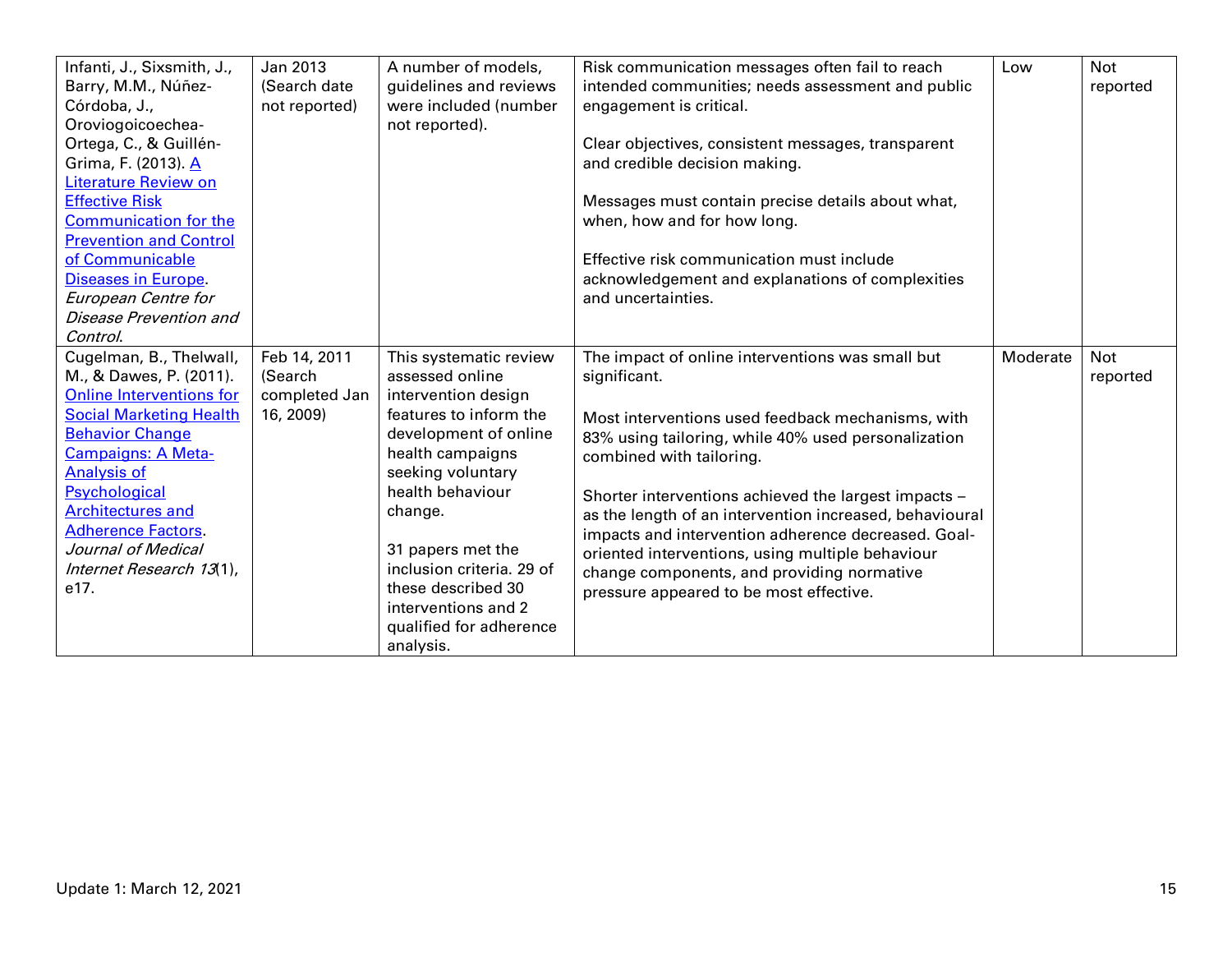# **Table 2: Single Studies**

| <b>Reference</b>                                                                                                                                                                                                                                                                                                                                   | <b>Date</b><br><b>Released</b> | <b>Study Design</b>               | <b>Population</b>                       | <b>Setting</b> | <b>Summary of findings</b>                                                                                                                                                                                                                                                                                                                                                                                                                                                                                                                                  | <b>Quality</b><br><b>Rating:</b> |
|----------------------------------------------------------------------------------------------------------------------------------------------------------------------------------------------------------------------------------------------------------------------------------------------------------------------------------------------------|--------------------------------|-----------------------------------|-----------------------------------------|----------------|-------------------------------------------------------------------------------------------------------------------------------------------------------------------------------------------------------------------------------------------------------------------------------------------------------------------------------------------------------------------------------------------------------------------------------------------------------------------------------------------------------------------------------------------------------------|----------------------------------|
| <b>New Evidence Reported March 12, 2021</b>                                                                                                                                                                                                                                                                                                        |                                |                                   |                                         |                |                                                                                                                                                                                                                                                                                                                                                                                                                                                                                                                                                             |                                  |
| Chen, T., Dai, M., Xia,<br>S., & Zhou, Y. (2021).<br>Do Messages Matter?<br>Investigating the<br><b>Combined Effects of</b><br><b>Framing, Outcome</b><br>Uncertainty, and<br><b>Number Format on</b><br><b>COVID-19 Vaccination</b><br><b>Attitudes and</b><br>Intention. Health<br>Communication.<br>Epub ahead of print.                        | Jan 27,<br>2021                | Randomized<br>controlled<br>trial | $n=413$ adults<br>aged 18 to 60         | China          | Participants were randomly assigned to view 1 of<br>8 news articles related to COVID-19 vaccination,<br>which varied based on framing of messages (gain<br>vs. loss), outcome uncertainty (certain vs.<br>uncertain), and number format (frequency vs.<br>percentage). Vaccination attitudes and intentions<br>were compared between groups.<br>No differences were found between groups on<br>attitudes or intentions.                                                                                                                                     | Moderate                         |
| Heydari, S. T., Zarei,<br>L., Sadati, A. K.,<br>Moradi, N., Akbari,<br>M., Mehralian, G., &<br>Lankarani, K. B.<br>(2021). The Effect of<br><b>Risk Communication</b><br>on Preventive and<br><b>Protective Behaviours</b><br>During the COVID-19<br><b>Outbreak: Mediating</b><br><b>Role of Risk</b><br>Perception. BMC<br>Public Health 21(54). | Jan 6,<br>2021                 | Cross-<br>sectional               | $n=3213$ adults<br>aged 15 and<br>older | Iran           | The association between risk communication and<br>risk perception and protective and preventive<br>behaviours during the COVID-19 pandemic was<br>assessed via an online survey.<br>73% of participants receive COVID-19 news via<br>national media and social networks.<br>Applying the survey data to a risk communication<br>model showed that risk communication and risk<br>perception were positively correlated, such that<br>communication related to accurate understanding<br>of risk can influence risk perception and<br>mitigation behaviours. | Moderate                         |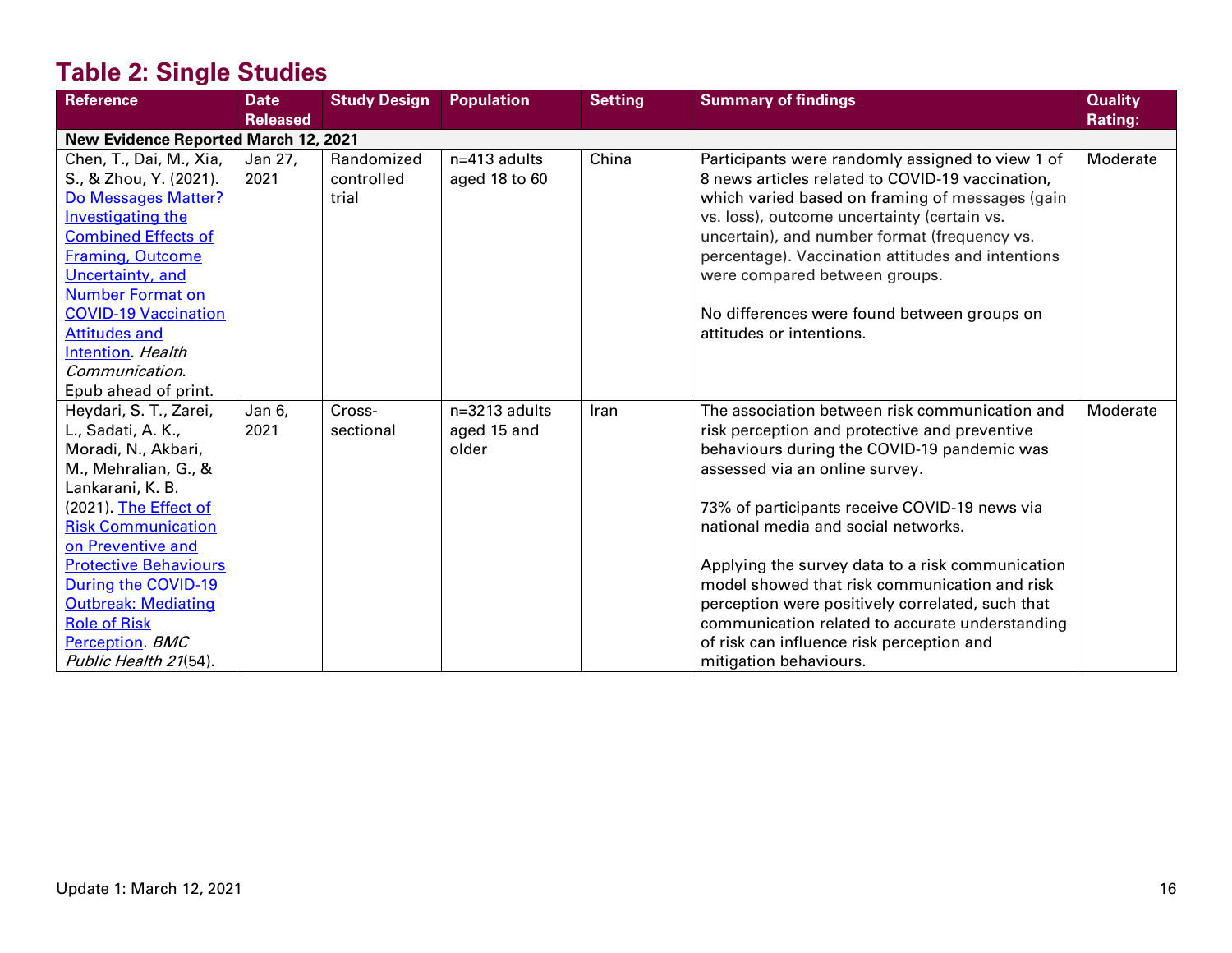| Alsan, M., Stanford, F.      | Dec 21, | Randomized | n=7174 Black    | United        | Participants were randomized to receive one of 3     | High |
|------------------------------|---------|------------|-----------------|---------------|------------------------------------------------------|------|
| C., Banerjee, A.,            | 2020    | controlled | and 4520 Latinx | <b>States</b> | video messages from physicians that varied by        |      |
| Breza, E.,                   |         | trial      | adults          |               | physician race/ethnicity, acknowledgement of         |      |
| Chandrasekhar, A. G.,        |         |            |                 |               | racism/inequality and community perceptions of       |      |
| Eichmeyer, S.,               |         |            |                 |               | mask wearing, or a control group.                    |      |
| Duflo, E. (2020).            |         |            |                 |               |                                                      |      |
| <b>Comparison of</b>         |         |            |                 |               | Seeing any video message reduced knowledge           |      |
| <b>Knowledge and</b>         |         |            |                 |               | gaps (Incidence Rate Ratio (IRR)=0.737, 95%          |      |
| <b>Information-Seeking</b>   |         |            |                 |               | CI=0.643, 0.846) but did not change information-     |      |
| <b>Behavior After</b>        |         |            |                 |               | seeking.                                             |      |
| General COVID-19             |         |            |                 |               |                                                      |      |
| <b>Public Health</b>         |         |            |                 |               | Messages from race/ethnic-concordant physicians      |      |
| Messages and                 |         |            |                 |               | increased information-seeking behaviour among        |      |
| <b>Messages Tailored for</b> |         |            |                 |               | Black participants (IRR=1.085, 95% Cl=1.022,         |      |
| <b>Black and Latinx</b>      |         |            |                 |               | 1.153) but not for Latinx participants. Other        |      |
| <b>Communities: A</b>        |         |            |                 |               | tailoring efforts (e.g., acknowledging injustice and |      |
| Randomized                   |         |            |                 |               | economic hardship, addressing fear of stigma and     |      |
| <b>Controlled Trial</b>      |         |            |                 |               | racism when wearing a mask) did not have a           |      |
| Annals of Internal           |         |            |                 |               | significant effect on information-seeking or         |      |
| Medicine. Epub ahead         |         |            |                 |               | knowledge.                                           |      |
| of print.                    |         |            |                 |               |                                                      |      |
|                              |         |            |                 |               | Intentions and behaviours were not explored.         |      |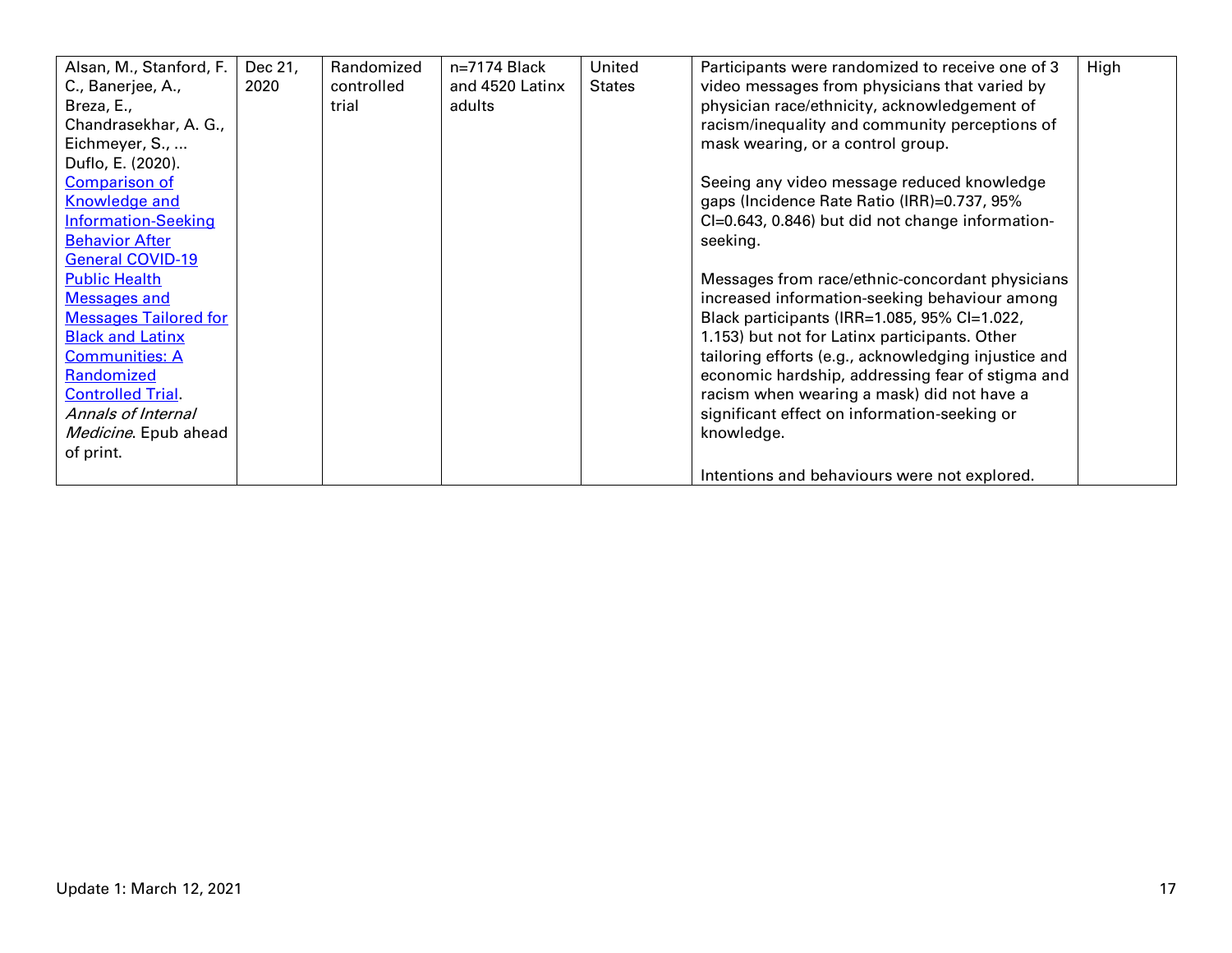| Brewer, L. C., Asiedu,      | Dec 10, | Quasi-       | n=120 African | United        | This study describes the reach and engagement,    | Moderate |
|-----------------------------|---------|--------------|---------------|---------------|---------------------------------------------------|----------|
| G. B., Jones, C.,           | 2020    | experimental | American      | <b>States</b> | feasibility, and acceptability of a COVID-19      |          |
| Richard, M., Erickson,      |         |              | churches      |               | emergency preparedness strategy using culturally  |          |
| J., Weis, J.,               |         |              | (number of    |               | relevant materials and community contacts within  |          |
| Doubeni, C. A. (2020).      |         |              | congregation  |               | African American churches. Uptake of preventive   |          |
| <b>Emergency</b>            |         |              | members not   |               | measures was not studied.                         |          |
| Preparedness and            |         |              | provided)     |               |                                                   |          |
| <b>Risk Communication</b>   |         |              |               |               | COVID-19 risks were communicated using            |          |
| <b>Among African</b>        |         |              |               |               | message maps, containing 4 content areas: 1)      |          |
| <b>American Churches:</b>   |         |              |               |               | inspirational messaging to promote spiritual,     |          |
| <b>Leveraging a</b>         |         |              |               |               | physical, and mental wellness; 2) COVID-19 health |          |
| <b>Community-based</b>      |         |              |               |               | and preventive measures; 3) financial and         |          |
| Participatory               |         |              |               |               | community-based support resources; and 4)         |          |
| <b>Research Partnership</b> |         |              |               |               | social support connections. Messages were         |          |
| <b>COVID-19 Initiative.</b> |         |              |               |               | disseminated via Zoom, Facebook Live, email,      |          |
| <b>Preventing Chronic</b>   |         |              |               |               | and social media channels.                        |          |
| Disease, 17, E158.          |         |              |               |               |                                                   |          |
|                             |         |              |               |               | Results are described narratively:                |          |
|                             |         |              |               |               | Reach and engagement of Facebook posts            |          |
|                             |         |              |               |               | increased over the course of the intervention.    |          |
|                             |         |              |               |               | The intervention was considered feasible.         |          |
|                             |         |              |               |               | Acceptability of the intervention overall was     |          |
|                             |         |              |               |               | positive.                                         |          |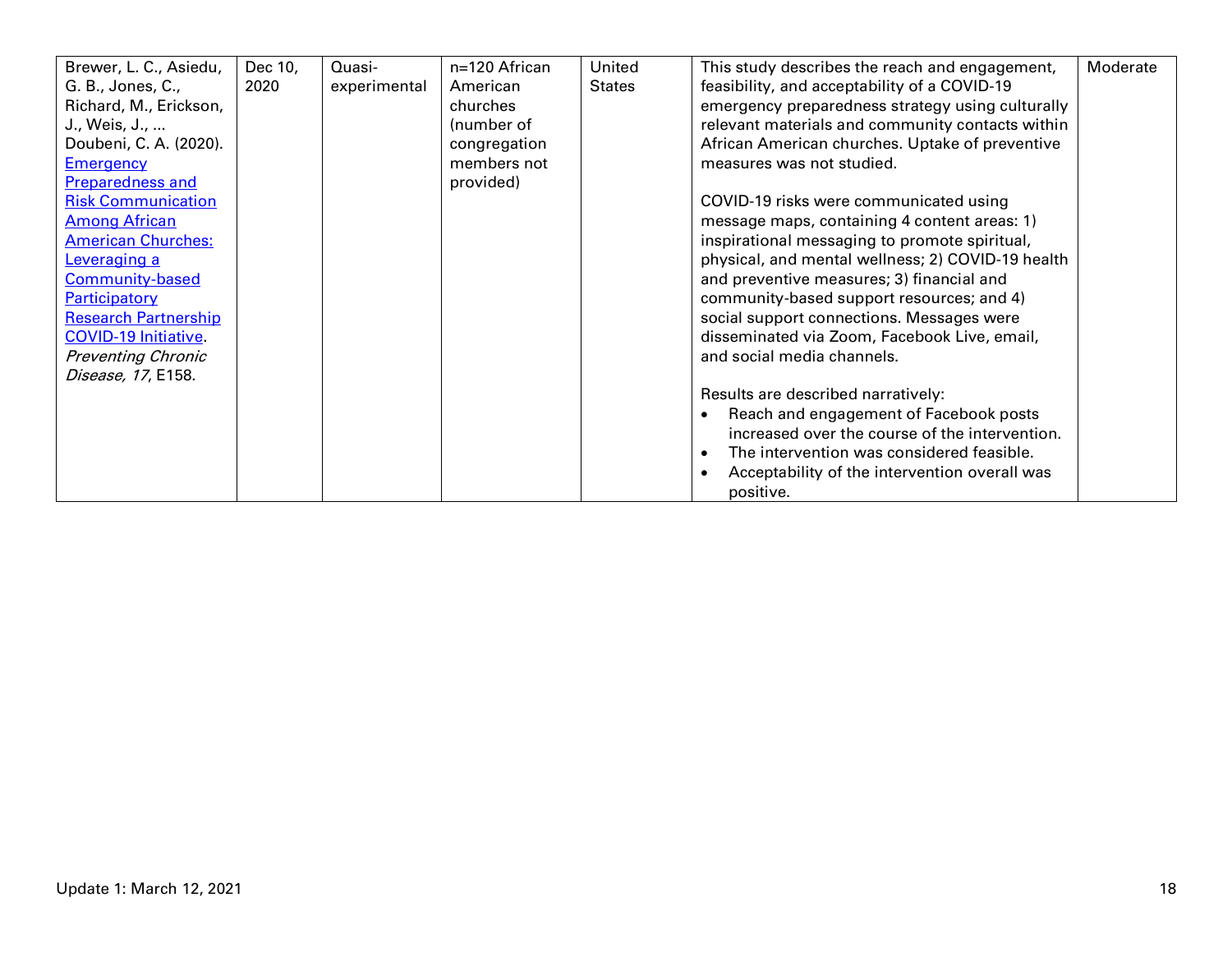| Okuhara, T., Okada,         | Aug 21, | Randomized | $n=1980$ adults | Japan | Participants were randomized to receive              | High |
|-----------------------------|---------|------------|-----------------|-------|------------------------------------------------------|------|
| H., & Kiuchi, T. (2020).    | 2020    | controlled | aged 18-69      |       | persuasive messaging, from different narrators       |      |
| <b>Examining Persuasive</b> |         | trial      |                 |       | (e.g., local political leader, public health expert, |      |
| <b>Message Type to</b>      |         |            |                 |       | physician, patient, resident or control). Intentions |      |
| <b>Encourage Staying at</b> |         |            |                 |       | to stay home during lockdown, perceived              |      |
| <b>Home During the</b>      |         |            |                 |       | severity, vulnerability, response efficacy, self-    |      |
| <b>COVID-19 Pandemic</b>    |         |            |                 |       | efficacy were measured.                              |      |
| and Social Lockdown:        |         |            |                 |       |                                                      |      |
| <b>A Randomized</b>         |         |            |                 |       | Messages delivered by a physician significantly      |      |
| <b>Controlled Study in</b>  |         |            |                 |       | increased intention to stay home in areas with       |      |
| Japan Patient               |         |            |                 |       | high numbers of infections (mean change=0.34;        |      |
| <b>Education and</b>        |         |            |                 |       | 95% Cl=0.26, 0.41), vs. political leader, mean       |      |
| Counseling. Epub            |         |            |                 |       | change=0.17; 95% CI=0.11, 0.22); vs. expert, mean    |      |
| ahead of print.             |         |            |                 |       | change=0.19; 95% CI=0.13, 0.25); vs. resident,       |      |
|                             |         |            |                 |       | mean change=0.17; 95% CI=0.12, 0.23).                |      |
|                             |         |            |                 |       |                                                      |      |
|                             |         |            |                 |       | Messages delivered by a physician also increased     |      |
|                             |         |            |                 |       | perceived severity of the pandemic (mean             |      |
|                             |         |            |                 |       | change=0.23; 95% Cl=0.14-0.32), vs. political        |      |
|                             |         |            |                 |       | leader, mean change=0.06; 95% Cl=0, 0.12,            |      |
|                             |         |            |                 |       | response efficacy (mean change=0.37; 95%             |      |
|                             |         |            |                 |       | Cl=0.29, 0.46) (vs. resident, mean change=0.19;      |      |
|                             |         |            |                 |       | C.I. 0.12, 0.26), and self-efficacy (mean            |      |
|                             |         |            |                 |       | change=0.33; 95% CI= 0.25, 0.41) vs. political       |      |
|                             |         |            |                 |       | leader, mean change=0.17; 95% Cl=0.11, 0.23); vs.    |      |
|                             |         |            |                 |       | patient, mean change=0.16, 95% CI=0.09, 0.23).       |      |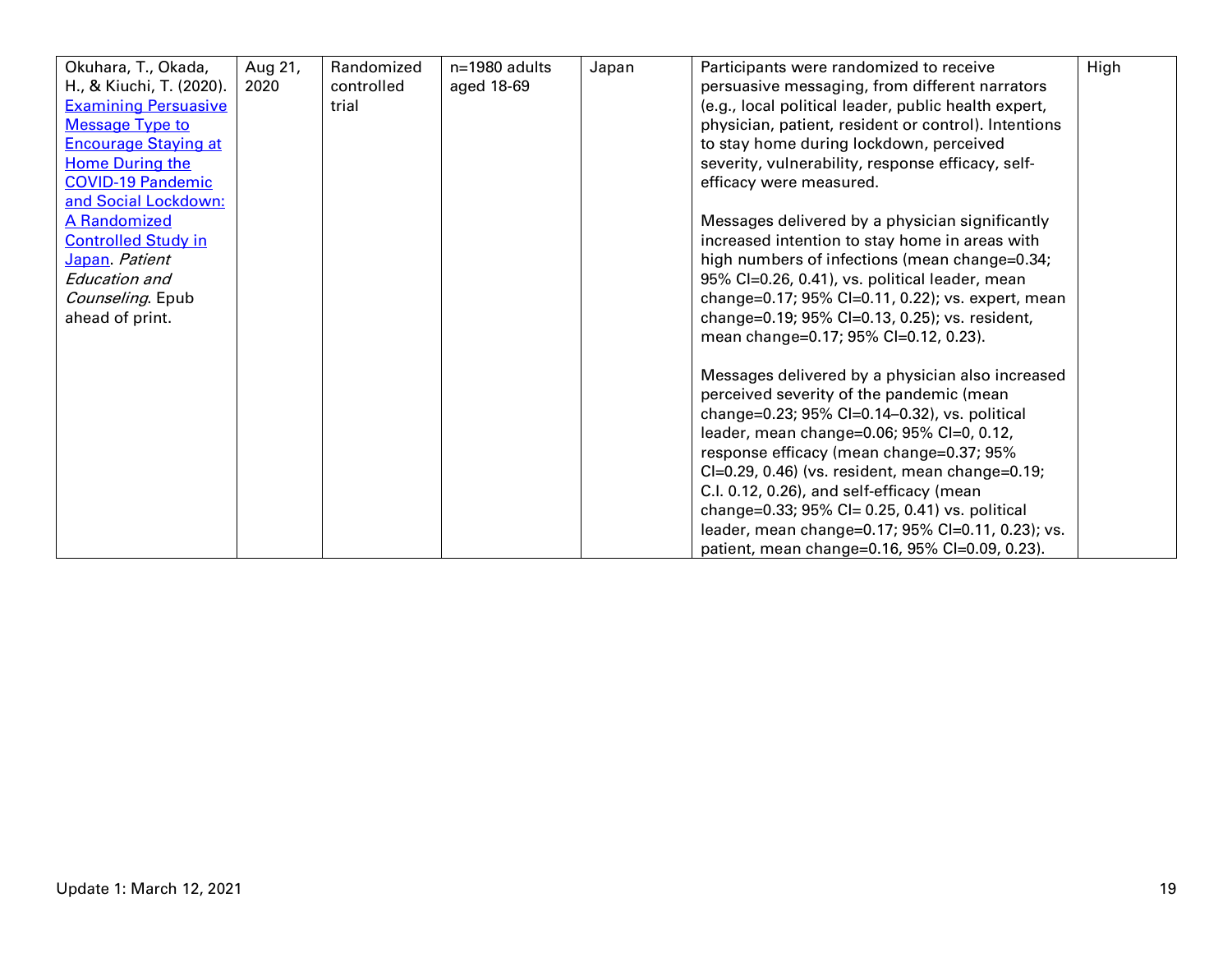| Moreno, Á., Fuentes-           | Jul 2, | Cross-    | $n = 546$ | Spain | A survey was conducted from Mar 14-Apr 14,         | Moderate |
|--------------------------------|--------|-----------|-----------|-------|----------------------------------------------------|----------|
| Lara, C., & Navarro,           | 2020   | sectional |           |       | 2020 to assess how information forms and           |          |
| C. (2020). COVID-19            |        |           |           |       | sources influence public information-seeking       |          |
| Communication                  |        |           |           |       | behaviours and perception of the government's      |          |
| <b>Management</b> in           |        |           |           |       | crisis response strategies during the pandemic.    |          |
| <b>Spain: Exploring the</b>    |        |           |           |       |                                                    |          |
| <b>Effect of Information-</b>  |        |           |           |       | Mainstream media use (television, newspapers       |          |
| <b>Seeking Behavior and</b>    |        |           |           |       | and radio) was reported as high, with users of     |          |
| <b>Message Reception in</b>    |        |           |           |       | these platforms expressing more positive           |          |
| <b>Public's Evaluation. El</b> |        |           |           |       | opinions of the government's crisis response.      |          |
| profesional de la              |        |           |           |       | People who were mainly informed through            |          |
| información, 29(4),            |        |           |           |       | Twitter (50.7%) and Facebook (49.5%) strongly      |          |
| e290402.                       |        |           |           |       | believed that the government's communication       |          |
|                                |        |           |           |       | confused the population, compared to those who     |          |
|                                |        |           |           |       | used print newspapers (45.4%), online              |          |
|                                |        |           |           |       | newspapers (46.7%), television (45.9%) and radio   |          |
|                                |        |           |           |       | $(43.8\%)$ .                                       |          |
|                                |        |           |           |       |                                                    |          |
|                                |        |           |           |       | Results showed that people rely on different       |          |
|                                |        |           |           |       | information channels during crisis situations with |          |
|                                |        |           |           |       | high simultaneous and multiplatform                |          |
|                                |        |           |           |       | consumption of information. Television (86.2%),    |          |
|                                |        |           |           |       | WhatsApp (77.6%), online newspapers (75%), and     |          |
|                                |        |           |           |       | radio (42.6%) were the most frequently used        |          |
|                                |        |           |           |       | information channels.                              |          |
|                                |        |           |           |       |                                                    |          |
|                                |        |           |           |       | Use of multiple and simultaneous platforms may     |          |
|                                |        |           |           |       | contribute to over-information and contra-         |          |
|                                |        |           |           |       | information. The inability of some users to        |          |
|                                |        |           |           |       | discern unreliable messaging must be considered    |          |
|                                |        |           |           |       | in planning. Factors related to media choice,      |          |
|                                |        |           |           |       | including use of social media platforms, need to   |          |
|                                |        |           |           |       | be understood for risk and crisis communication    |          |
|                                |        |           |           |       | strategies and for further research.               |          |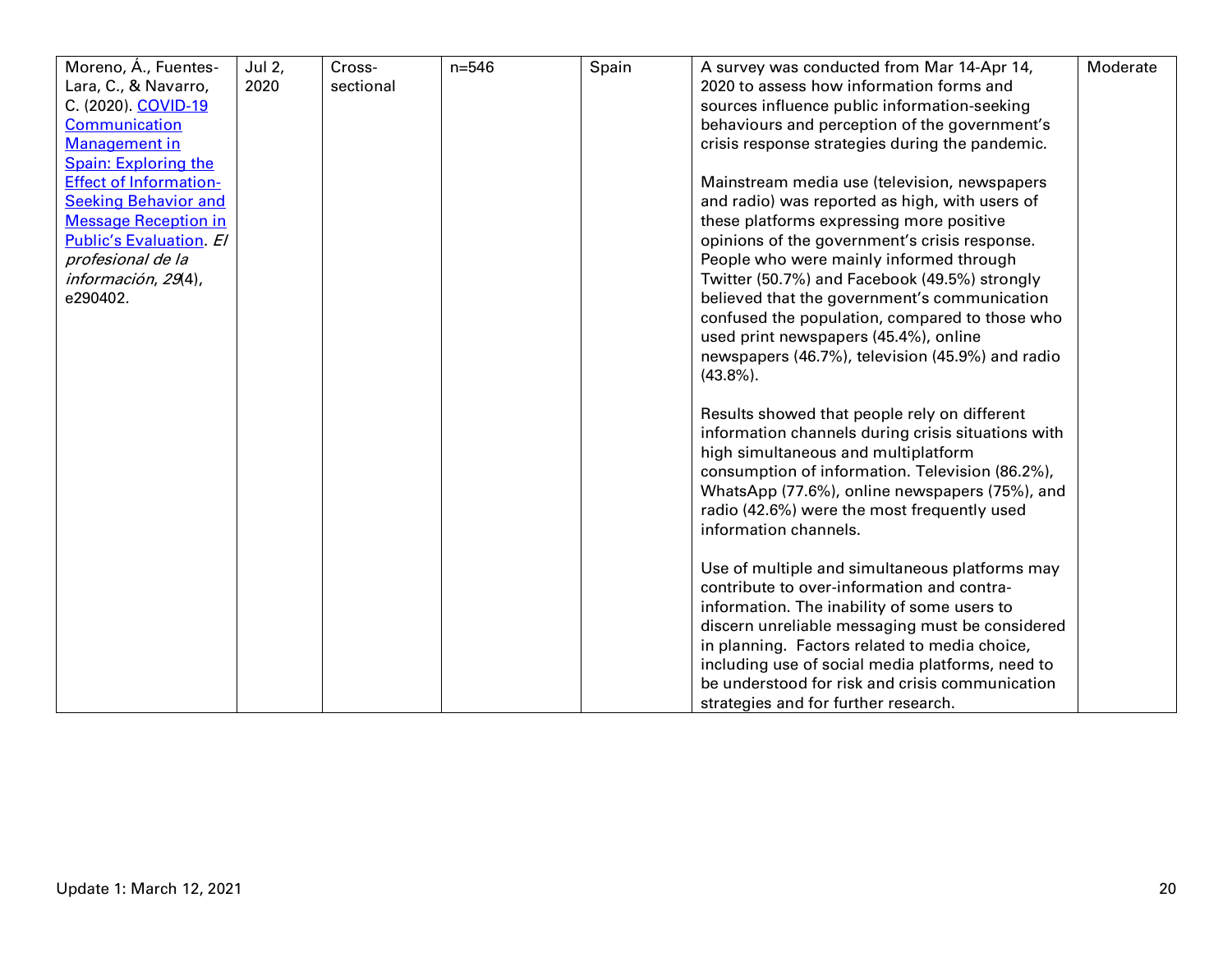| n=690 social<br>United<br>High<br>Sutton, J., Renshaw,<br>Sep 16,<br>Cross-<br>This study explored spread of risk communication<br>S. L., & Butts, C. T.<br>2020<br>sectional<br><b>States</b><br>messages on social media through social media<br>media accounts<br>(2020). COVID-19:<br>accounts of public health, emergency<br><b>Retransmission of</b><br>management, elected officials; 149,335 tweets<br><b>Official</b><br>analyzed.<br><b>Communications in</b><br>an Emerging<br>The following content increased odds of message<br>Pandemic. PLoS One,<br>spread:<br>15(9), e0238491.<br>Surveillance data (40%)<br>Technical information (30%)<br>Efficacy, how individual can protect<br>themselves (28%)<br>Symptoms (27%)<br>$\bullet$<br>Primary threat, using words to describe<br>COVID-19 (21.5%)<br>Secondary threat, words describing threats<br>$\bullet$<br>resulting from COVID-19 (20%)<br>Official pandemic responses (19%)<br>Collective efficacy (12.5%)<br>$\bullet$<br>Closures and openings (12%)<br>Smallest positive effect on message<br>retransmission was for content focused on<br>resilience (6.8%) and susceptibility (4.6%).<br>Factors that increase frequency of message<br>retransmission include the use of:<br>Videos (63%)<br>$\bullet$<br>Photos/images (27%)<br>$\bullet$<br>Hashtags (12%)<br>Factors that decreased message retransmission:<br>Use of quote tweets (7% decrease) | <b>Previously Reported Evidence</b> |  |  |                                           |  |
|-----------------------------------------------------------------------------------------------------------------------------------------------------------------------------------------------------------------------------------------------------------------------------------------------------------------------------------------------------------------------------------------------------------------------------------------------------------------------------------------------------------------------------------------------------------------------------------------------------------------------------------------------------------------------------------------------------------------------------------------------------------------------------------------------------------------------------------------------------------------------------------------------------------------------------------------------------------------------------------------------------------------------------------------------------------------------------------------------------------------------------------------------------------------------------------------------------------------------------------------------------------------------------------------------------------------------------------------------------------------------------------------------------------------------------------|-------------------------------------|--|--|-------------------------------------------|--|
|                                                                                                                                                                                                                                                                                                                                                                                                                                                                                                                                                                                                                                                                                                                                                                                                                                                                                                                                                                                                                                                                                                                                                                                                                                                                                                                                                                                                                                   |                                     |  |  |                                           |  |
|                                                                                                                                                                                                                                                                                                                                                                                                                                                                                                                                                                                                                                                                                                                                                                                                                                                                                                                                                                                                                                                                                                                                                                                                                                                                                                                                                                                                                                   |                                     |  |  |                                           |  |
|                                                                                                                                                                                                                                                                                                                                                                                                                                                                                                                                                                                                                                                                                                                                                                                                                                                                                                                                                                                                                                                                                                                                                                                                                                                                                                                                                                                                                                   |                                     |  |  |                                           |  |
|                                                                                                                                                                                                                                                                                                                                                                                                                                                                                                                                                                                                                                                                                                                                                                                                                                                                                                                                                                                                                                                                                                                                                                                                                                                                                                                                                                                                                                   |                                     |  |  |                                           |  |
|                                                                                                                                                                                                                                                                                                                                                                                                                                                                                                                                                                                                                                                                                                                                                                                                                                                                                                                                                                                                                                                                                                                                                                                                                                                                                                                                                                                                                                   |                                     |  |  |                                           |  |
|                                                                                                                                                                                                                                                                                                                                                                                                                                                                                                                                                                                                                                                                                                                                                                                                                                                                                                                                                                                                                                                                                                                                                                                                                                                                                                                                                                                                                                   |                                     |  |  |                                           |  |
|                                                                                                                                                                                                                                                                                                                                                                                                                                                                                                                                                                                                                                                                                                                                                                                                                                                                                                                                                                                                                                                                                                                                                                                                                                                                                                                                                                                                                                   |                                     |  |  |                                           |  |
|                                                                                                                                                                                                                                                                                                                                                                                                                                                                                                                                                                                                                                                                                                                                                                                                                                                                                                                                                                                                                                                                                                                                                                                                                                                                                                                                                                                                                                   |                                     |  |  |                                           |  |
|                                                                                                                                                                                                                                                                                                                                                                                                                                                                                                                                                                                                                                                                                                                                                                                                                                                                                                                                                                                                                                                                                                                                                                                                                                                                                                                                                                                                                                   |                                     |  |  |                                           |  |
|                                                                                                                                                                                                                                                                                                                                                                                                                                                                                                                                                                                                                                                                                                                                                                                                                                                                                                                                                                                                                                                                                                                                                                                                                                                                                                                                                                                                                                   |                                     |  |  |                                           |  |
|                                                                                                                                                                                                                                                                                                                                                                                                                                                                                                                                                                                                                                                                                                                                                                                                                                                                                                                                                                                                                                                                                                                                                                                                                                                                                                                                                                                                                                   |                                     |  |  |                                           |  |
|                                                                                                                                                                                                                                                                                                                                                                                                                                                                                                                                                                                                                                                                                                                                                                                                                                                                                                                                                                                                                                                                                                                                                                                                                                                                                                                                                                                                                                   |                                     |  |  |                                           |  |
|                                                                                                                                                                                                                                                                                                                                                                                                                                                                                                                                                                                                                                                                                                                                                                                                                                                                                                                                                                                                                                                                                                                                                                                                                                                                                                                                                                                                                                   |                                     |  |  |                                           |  |
|                                                                                                                                                                                                                                                                                                                                                                                                                                                                                                                                                                                                                                                                                                                                                                                                                                                                                                                                                                                                                                                                                                                                                                                                                                                                                                                                                                                                                                   |                                     |  |  |                                           |  |
|                                                                                                                                                                                                                                                                                                                                                                                                                                                                                                                                                                                                                                                                                                                                                                                                                                                                                                                                                                                                                                                                                                                                                                                                                                                                                                                                                                                                                                   |                                     |  |  |                                           |  |
|                                                                                                                                                                                                                                                                                                                                                                                                                                                                                                                                                                                                                                                                                                                                                                                                                                                                                                                                                                                                                                                                                                                                                                                                                                                                                                                                                                                                                                   |                                     |  |  |                                           |  |
|                                                                                                                                                                                                                                                                                                                                                                                                                                                                                                                                                                                                                                                                                                                                                                                                                                                                                                                                                                                                                                                                                                                                                                                                                                                                                                                                                                                                                                   |                                     |  |  |                                           |  |
|                                                                                                                                                                                                                                                                                                                                                                                                                                                                                                                                                                                                                                                                                                                                                                                                                                                                                                                                                                                                                                                                                                                                                                                                                                                                                                                                                                                                                                   |                                     |  |  |                                           |  |
|                                                                                                                                                                                                                                                                                                                                                                                                                                                                                                                                                                                                                                                                                                                                                                                                                                                                                                                                                                                                                                                                                                                                                                                                                                                                                                                                                                                                                                   |                                     |  |  |                                           |  |
|                                                                                                                                                                                                                                                                                                                                                                                                                                                                                                                                                                                                                                                                                                                                                                                                                                                                                                                                                                                                                                                                                                                                                                                                                                                                                                                                                                                                                                   |                                     |  |  |                                           |  |
|                                                                                                                                                                                                                                                                                                                                                                                                                                                                                                                                                                                                                                                                                                                                                                                                                                                                                                                                                                                                                                                                                                                                                                                                                                                                                                                                                                                                                                   |                                     |  |  |                                           |  |
|                                                                                                                                                                                                                                                                                                                                                                                                                                                                                                                                                                                                                                                                                                                                                                                                                                                                                                                                                                                                                                                                                                                                                                                                                                                                                                                                                                                                                                   |                                     |  |  |                                           |  |
|                                                                                                                                                                                                                                                                                                                                                                                                                                                                                                                                                                                                                                                                                                                                                                                                                                                                                                                                                                                                                                                                                                                                                                                                                                                                                                                                                                                                                                   |                                     |  |  |                                           |  |
|                                                                                                                                                                                                                                                                                                                                                                                                                                                                                                                                                                                                                                                                                                                                                                                                                                                                                                                                                                                                                                                                                                                                                                                                                                                                                                                                                                                                                                   |                                     |  |  |                                           |  |
|                                                                                                                                                                                                                                                                                                                                                                                                                                                                                                                                                                                                                                                                                                                                                                                                                                                                                                                                                                                                                                                                                                                                                                                                                                                                                                                                                                                                                                   |                                     |  |  |                                           |  |
|                                                                                                                                                                                                                                                                                                                                                                                                                                                                                                                                                                                                                                                                                                                                                                                                                                                                                                                                                                                                                                                                                                                                                                                                                                                                                                                                                                                                                                   |                                     |  |  |                                           |  |
|                                                                                                                                                                                                                                                                                                                                                                                                                                                                                                                                                                                                                                                                                                                                                                                                                                                                                                                                                                                                                                                                                                                                                                                                                                                                                                                                                                                                                                   |                                     |  |  |                                           |  |
|                                                                                                                                                                                                                                                                                                                                                                                                                                                                                                                                                                                                                                                                                                                                                                                                                                                                                                                                                                                                                                                                                                                                                                                                                                                                                                                                                                                                                                   |                                     |  |  |                                           |  |
|                                                                                                                                                                                                                                                                                                                                                                                                                                                                                                                                                                                                                                                                                                                                                                                                                                                                                                                                                                                                                                                                                                                                                                                                                                                                                                                                                                                                                                   |                                     |  |  |                                           |  |
|                                                                                                                                                                                                                                                                                                                                                                                                                                                                                                                                                                                                                                                                                                                                                                                                                                                                                                                                                                                                                                                                                                                                                                                                                                                                                                                                                                                                                                   |                                     |  |  |                                           |  |
|                                                                                                                                                                                                                                                                                                                                                                                                                                                                                                                                                                                                                                                                                                                                                                                                                                                                                                                                                                                                                                                                                                                                                                                                                                                                                                                                                                                                                                   |                                     |  |  |                                           |  |
|                                                                                                                                                                                                                                                                                                                                                                                                                                                                                                                                                                                                                                                                                                                                                                                                                                                                                                                                                                                                                                                                                                                                                                                                                                                                                                                                                                                                                                   |                                     |  |  |                                           |  |
|                                                                                                                                                                                                                                                                                                                                                                                                                                                                                                                                                                                                                                                                                                                                                                                                                                                                                                                                                                                                                                                                                                                                                                                                                                                                                                                                                                                                                                   |                                     |  |  |                                           |  |
|                                                                                                                                                                                                                                                                                                                                                                                                                                                                                                                                                                                                                                                                                                                                                                                                                                                                                                                                                                                                                                                                                                                                                                                                                                                                                                                                                                                                                                   |                                     |  |  | Mentioning another account (23% decrease) |  |
| Directly replying to a user (82% decrease)                                                                                                                                                                                                                                                                                                                                                                                                                                                                                                                                                                                                                                                                                                                                                                                                                                                                                                                                                                                                                                                                                                                                                                                                                                                                                                                                                                                        |                                     |  |  |                                           |  |
| Use of weblinks (30% decrease)                                                                                                                                                                                                                                                                                                                                                                                                                                                                                                                                                                                                                                                                                                                                                                                                                                                                                                                                                                                                                                                                                                                                                                                                                                                                                                                                                                                                    |                                     |  |  |                                           |  |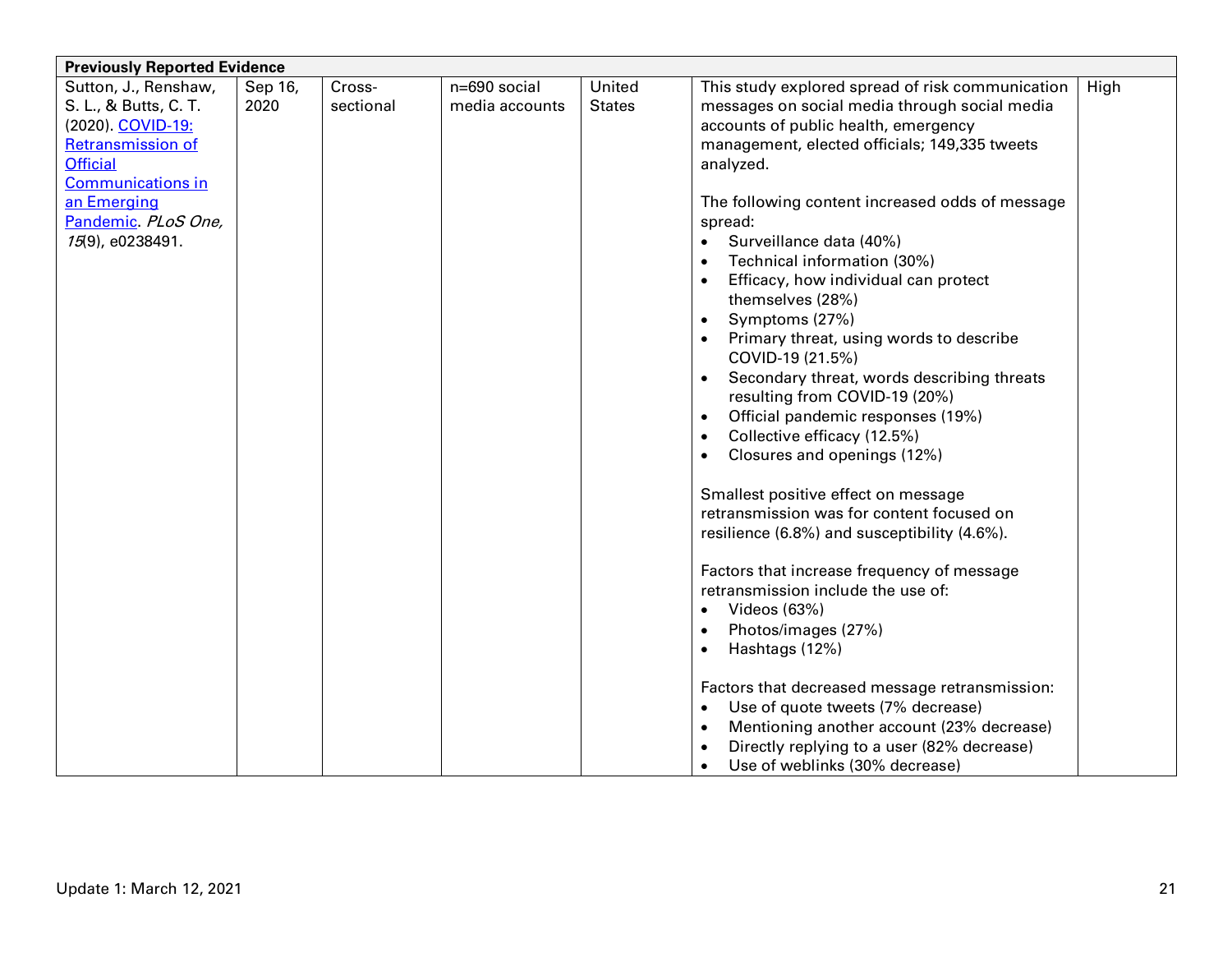| Purohit, N., & Mehta,<br>S. (2020). Risk<br>Communication<br><b>Initiatives Amid</b><br>COVID-19 in India:<br><b>Analyzing Message</b><br><b>Effectiveness of</b><br><b>Videos on National</b>                                                                                                                                                                                                      | Aug 11,<br>2020 | Cross-<br>sectional | n=36 videos | India | A conceptual model of emergency risk<br>communication was used as a tool to analyze the<br>effectiveness of risk communication messages in<br>36 videos available in India from Mar-Apr 2020.<br>The effectiveness of the videos at changing<br>knowledge, attitudes or behaviours was not<br>studied.                                                                                                                                                                                                                                                                                                                                                                                                                               | Moderate |
|-----------------------------------------------------------------------------------------------------------------------------------------------------------------------------------------------------------------------------------------------------------------------------------------------------------------------------------------------------------------------------------------------------|-----------------|---------------------|-------------|-------|--------------------------------------------------------------------------------------------------------------------------------------------------------------------------------------------------------------------------------------------------------------------------------------------------------------------------------------------------------------------------------------------------------------------------------------------------------------------------------------------------------------------------------------------------------------------------------------------------------------------------------------------------------------------------------------------------------------------------------------|----------|
| Television. Journal of<br>Health Management,<br>22(2), 262-280.                                                                                                                                                                                                                                                                                                                                     |                 |                     |             |       | Risk communication messages disseminated via<br>videos demonstrated 9 key principles:<br>Scientifically accurate<br>$\bullet$<br>Open and transparent messages<br>$\bullet$<br>Clear messaging<br>$\bullet$<br>Tailored messaging for target audiences<br>$\bullet$<br>Consistency in messaging across different<br>$\bullet$<br>mediums<br>Repetition in messaging<br>Actionable messages, identify desirable<br>behaviours<br>Timely dissemination of message<br>$\bullet$<br>Messaging through multiple channels                                                                                                                                                                                                                  |          |
| Liao, Q., Yuan, J.,<br>Dong, M., Yang, L.,<br>Fielding, R., & Lam,<br>W. W. T. (2020).<br><b>Public Engagement</b><br>and Government<br><b>Responsiveness in</b><br>the Communications<br><b>About COVID-19</b><br><b>During the Early</b><br>Epidemic Stage in<br><b>China: Infodemiology</b><br><b>Study on Social</b><br>Media Data Journal<br>of Medical Internet<br>Research 22(5),<br>e18796. | May 26,<br>2020 | Cross-<br>sectional | Weibo users | China | Engagement was compared between 644 Weibo<br>posts from personal accounts and 273 posts from<br>government agency accounts.<br>Government posts focused mainly on pandemic<br>updates, policies, guidelines and government<br>response, and prevention messaging, using one-<br>way communication. Government reassurance<br>about risk was central to message content early<br>on in the pandemic, which may have translated<br>into low perception of risk.<br>Personal posts more likely to show empathy to<br>those affected, attribute blame to<br>others/government, and express worry about<br>pandemic; frequency in sharing of this content<br>increased throughout the pandemic.<br>There was lower public engagement with | Moderate |
|                                                                                                                                                                                                                                                                                                                                                                                                     |                 |                     |             |       | government agency posts with respect to likes,<br>comments, and shares.                                                                                                                                                                                                                                                                                                                                                                                                                                                                                                                                                                                                                                                              |          |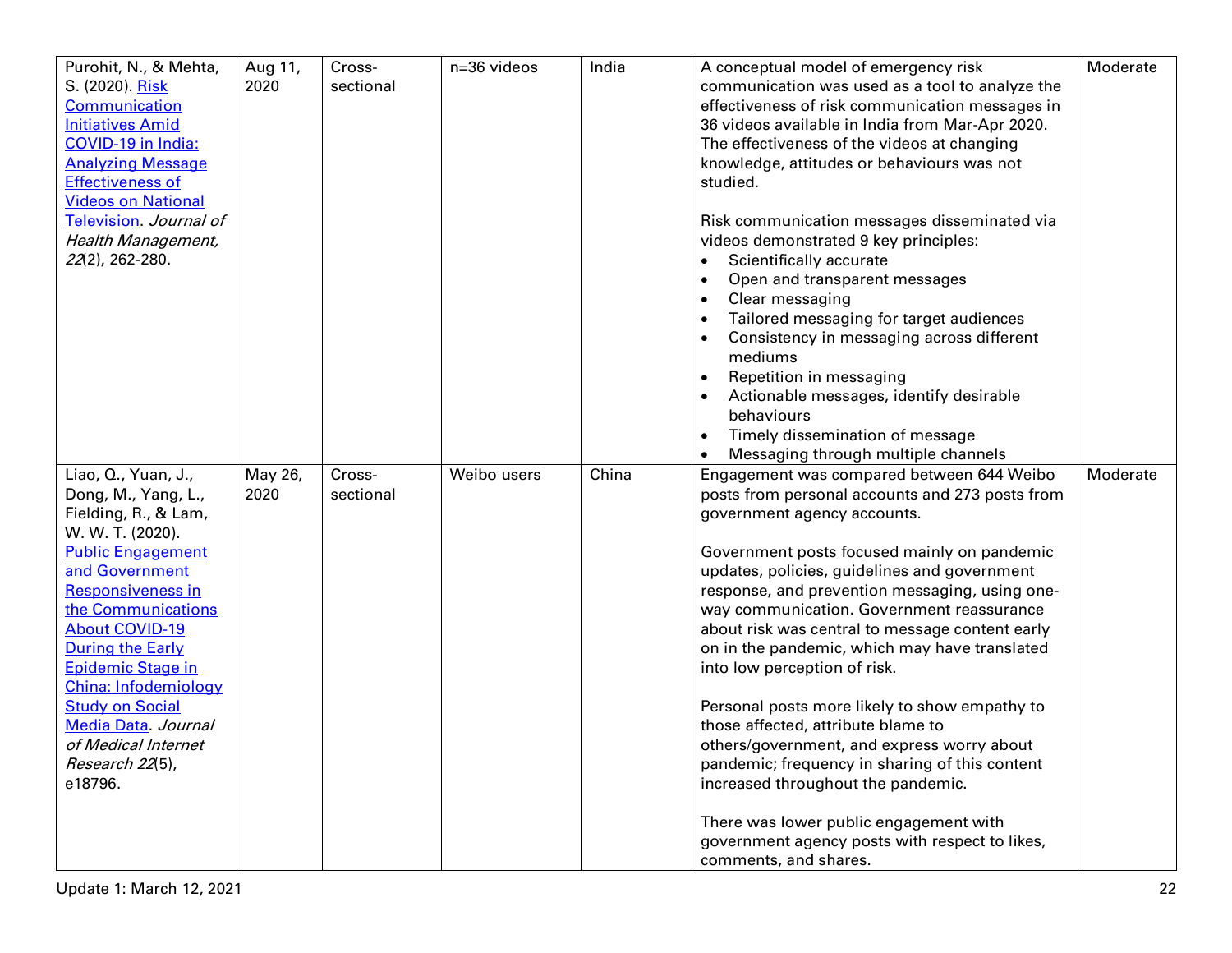# **Table 3: In-Progress Syntheses**

| <b>Title</b>                                     | <b>Anticipated</b> | <b>Setting</b> | <b>Description of Document</b>                                          |
|--------------------------------------------------|--------------------|----------------|-------------------------------------------------------------------------|
|                                                  | Date of            |                |                                                                         |
|                                                  | <b>Completion</b>  |                |                                                                         |
| New evidence reported March 12, 2021             |                    |                |                                                                         |
| Grimani, A., Bonell, C., Michie, S.,             | Apr 30, 2021       | England        | This systematic review will explore the effect of communication         |
| Antonopoulou, V., Kelly, M., & Vlaev, I.         |                    |                | strategies with a focus on protecting others (mass media, social media, |
| (2020). The Effect of Communication              |                    |                | or small media [leaflets, posters] or health professional consultation) |
| <b>Strategies for Population Behaviour</b>       |                    |                | on population behaviour change in relation to infectious disease        |
| <b>Change in Relation to Infectious Disease:</b> |                    |                | pandemics/epidemics/endemics.                                           |
| A Systematic Review PROSPERO,                    |                    |                |                                                                         |
| CRD42020198874.                                  |                    |                |                                                                         |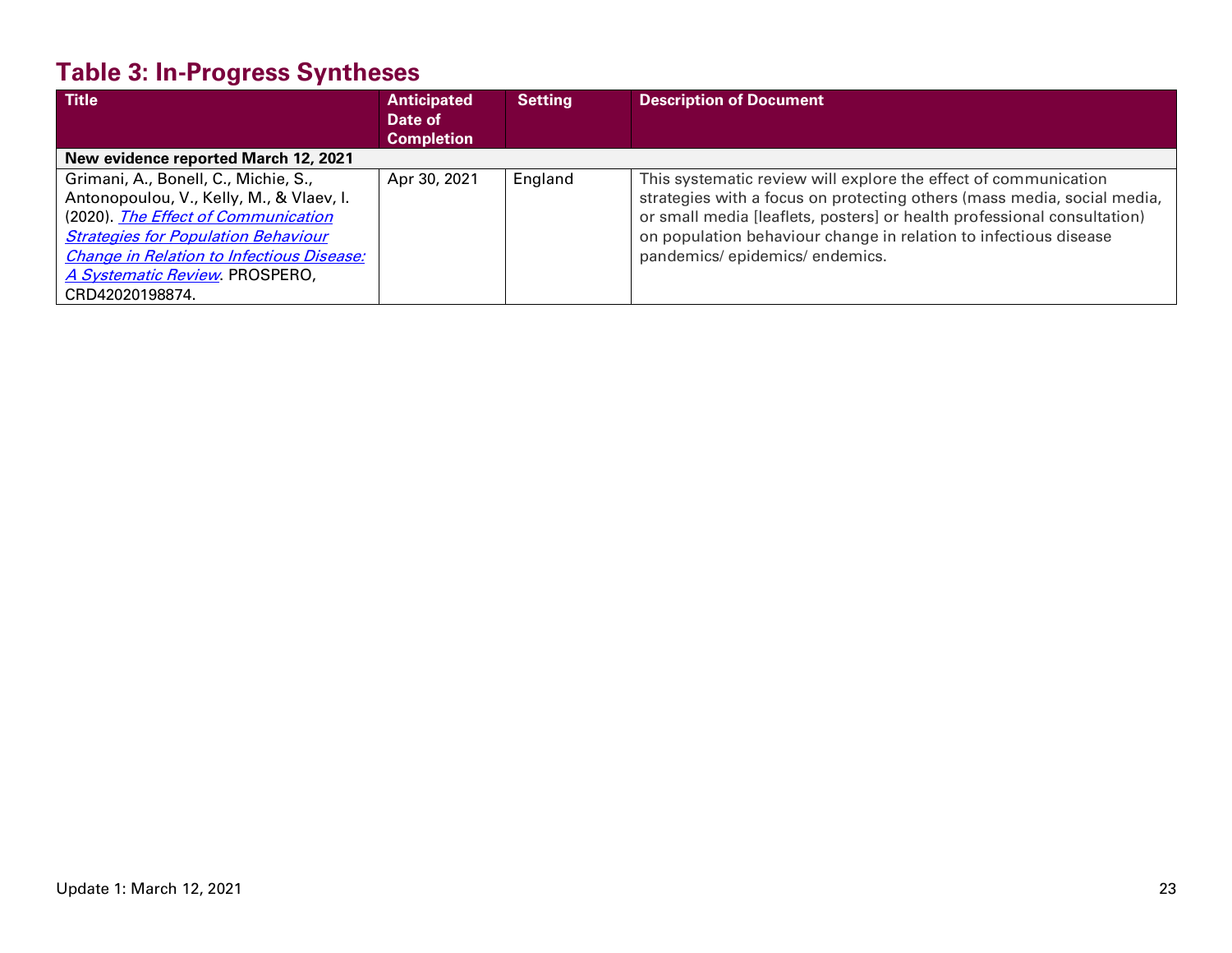# **Table 4: In-Progress Single Studies**

| <b>Title</b>                                   | <b>Anticipated</b><br>Date of | <b>Setting</b> | <b>Description of Document</b>                                            |
|------------------------------------------------|-------------------------------|----------------|---------------------------------------------------------------------------|
|                                                | <b>Completion</b>             |                |                                                                           |
| <b>Previously Reported Evidence</b>            |                               |                |                                                                           |
| Dorison, C., Lerner, J. S., Heller, B. H.,     | Not reported                  | Global         | This research will experimentally test the effects of framing messages    |
| Rothman, A., Kawachi, I. I., Wang, K.,         |                               |                | in terms of losses versus gains and examine effects on 3 primary          |
| Coles, N. A. (2020). A Global Test of          |                               |                | outcomes: intentions to adhere to polices on COVID-19 prevention,         |
| <b>Message Framing on Behavioural</b>          |                               |                | opinions about these policies, and likelihood that participants seek      |
| <b>Intentions, Policy Support, Information</b> |                               |                | additional policy information. Anxiety will be measured as a secondary    |
| <b>Seeking, and Experienced Anxiety During</b> |                               |                | outcome variable.                                                         |
| the COVID-19 Pandemic.                         |                               |                |                                                                           |
| Betsch, C., Wieler, L., Bosnjak, M.,           | Not reported                  | Germany        | This serial cross-sectional study will collect data on public perceptions |
| Ramharter, M., Stollorz, V., Omer, S. B.,      |                               |                | of COVID-19 risk, protective and preparedness behaviours weekly over      |
| Schmid, P. (2020). <i>Germany COVID-19</i>     |                               |                | a 10-week period (10 data collections) using an online platform. This     |
| <b>Snapshot Monitoring (Cosmo Germany):</b>    |                               |                | will allow rapid and adaptive monitoring of these variables over time     |
| <b>Monitoring Knowledge, Risk Perceptions,</b> |                               |                | and assess the relations between risk perceptions, knowledge, and         |
| <b>Preventive Behaviours, and Public Trust</b> |                               |                | misinformation to preparedness and protective behaviour regarding         |
| in the Current Coronavirus Outbreak in         |                               |                | COVID-19.                                                                 |
| <u>Germany</u>                                 |                               |                |                                                                           |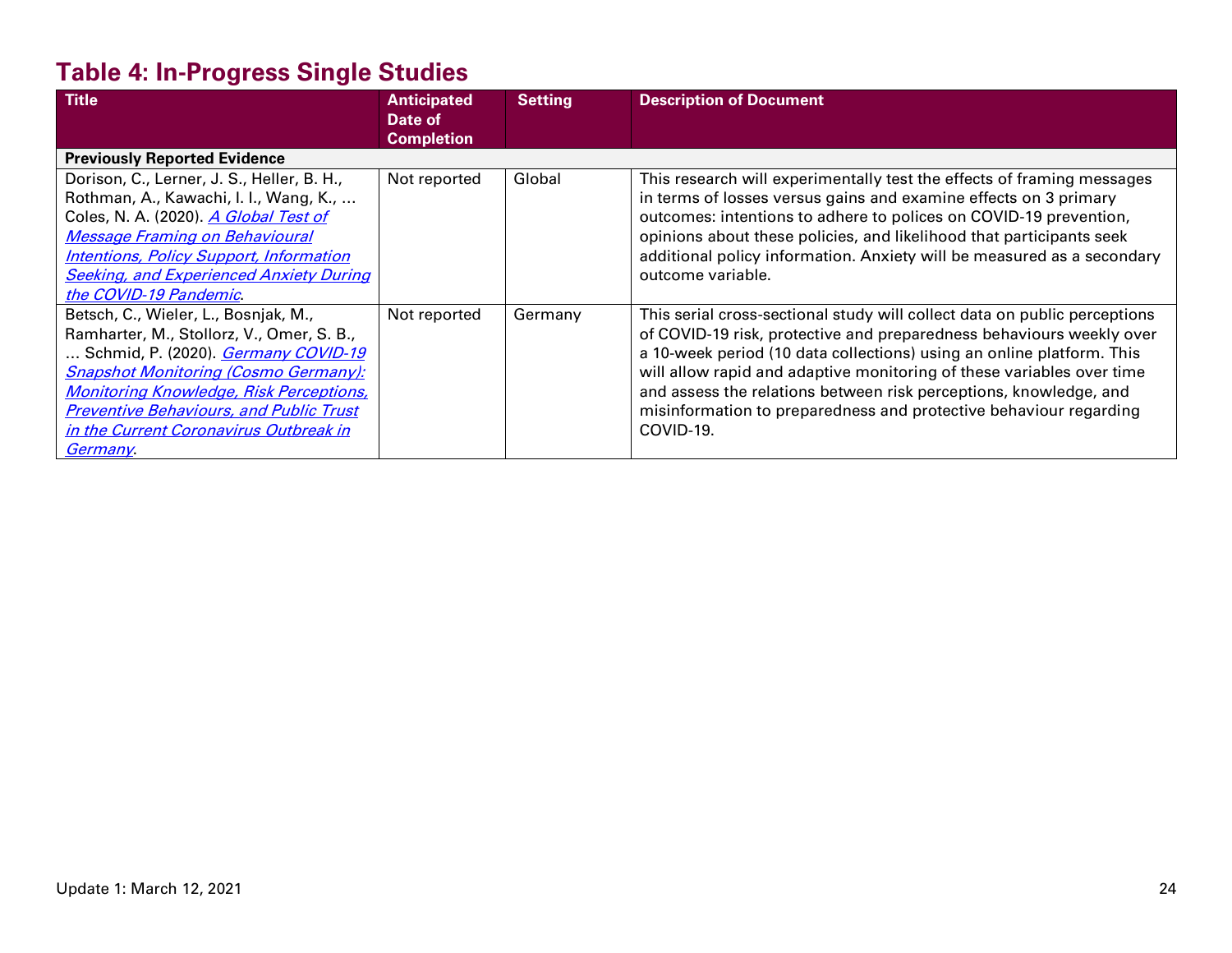## **Table 5: Guidance Documents**

| <b>Reference</b>                    | <b>Date</b>     | <b>Summary of findings</b>                                                             | <b>Quality</b>  |
|-------------------------------------|-----------------|----------------------------------------------------------------------------------------|-----------------|
|                                     | <b>Released</b> |                                                                                        | <b>Rating:</b>  |
| <b>Previously Reported Evidence</b> |                 |                                                                                        |                 |
| The British Psychological           | Apr 14,         | The British Psychological Society provides 9 recommendations to optimize               | Low             |
| Society. (2020, Apr 4).             | 2020            | communication during COVID-19:                                                         |                 |
| <b>Behavioural Science and</b>      |                 | 1. Focus on collective vs. individual                                                  | <b>NOT PEER</b> |
| <b>Disease Prevention:</b>          |                 | Deliver messages from a source viewed as credible to the target audience<br>2.         | <b>REVIEWED</b> |
| <b>Psychological Guidance</b>       |                 | Create worry but not fear<br>3.                                                        |                 |
|                                     |                 | 4. Ensure policies, messages and interventions target behavioural influences including |                 |
|                                     |                 | capabilities, opportunities and motivations                                            |                 |
|                                     |                 | 5. Clearly specify behaviours                                                          |                 |
|                                     |                 | 6. Avoid unintended consequences and consider equity                                   |                 |
|                                     |                 | 7. Create clear channels across levels of health literacy                              |                 |
|                                     |                 | 8. Engage with behavioural scientists and rely on psychological evidence               |                 |
|                                     |                 | 9. Use a multidisciplinary approach                                                    |                 |
| World Health Organization.          | Mar 19,         | Action steps for risk communication and community engagement follows 6 main            | Moderate        |
| (2020, Mar 19). Risk                | 2020            | categories: risk communication systems, internal and partner coordination, public      |                 |
| <b>Communication and</b>            |                 | communication, community engagement, addressing uncertainty and perceptions and        | <b>NOT PEER</b> |
| <b>Community Engagement</b>         |                 | managing misinformation, and capacity building.                                        | <b>REVIEWED</b> |
| <b>Readiness and Response to</b>    |                 |                                                                                        |                 |
| Coronavirus Disease (COVID-         |                 | Countries preparing for COVID-19 cases (no identified cases):                          |                 |
| 19): Interim Guidance, 19           |                 | Communicate about preparedness activities and public health advice<br>$\bullet$        |                 |
| <b>March 2020</b>                   |                 | Identify communication capacity and main stakeholders and form partnerships            |                 |
|                                     |                 | Train risk communication and community engagement staff                                |                 |
|                                     |                 | Countries where 1 or more identified COVID-19 cases:                                   |                 |
|                                     |                 | Engage in two-way communication with public, address misinformation,                   |                 |
|                                     |                 | misunderstandings, common questions                                                    |                 |
|                                     |                 | Encourage protective behaviours                                                        |                 |
|                                     |                 | Communicate uncertainties<br>$\bullet$                                                 |                 |
|                                     |                 | Coordinate collaboration among response partners                                       |                 |
|                                     |                 | Assess risk perception of public<br>$\bullet$                                          |                 |
|                                     |                 | Information delivery<br>$\bullet$                                                      |                 |
|                                     |                 | Countries with ongoing COVID-19 transmission:                                          |                 |
|                                     |                 | Adapt and apply initial response steps                                                 |                 |
|                                     |                 | Modify risk communication plan based on risk perception and public questions           |                 |
|                                     |                 | Focus on public resilience                                                             |                 |
|                                     |                 | Monitor processes for evaluation                                                       |                 |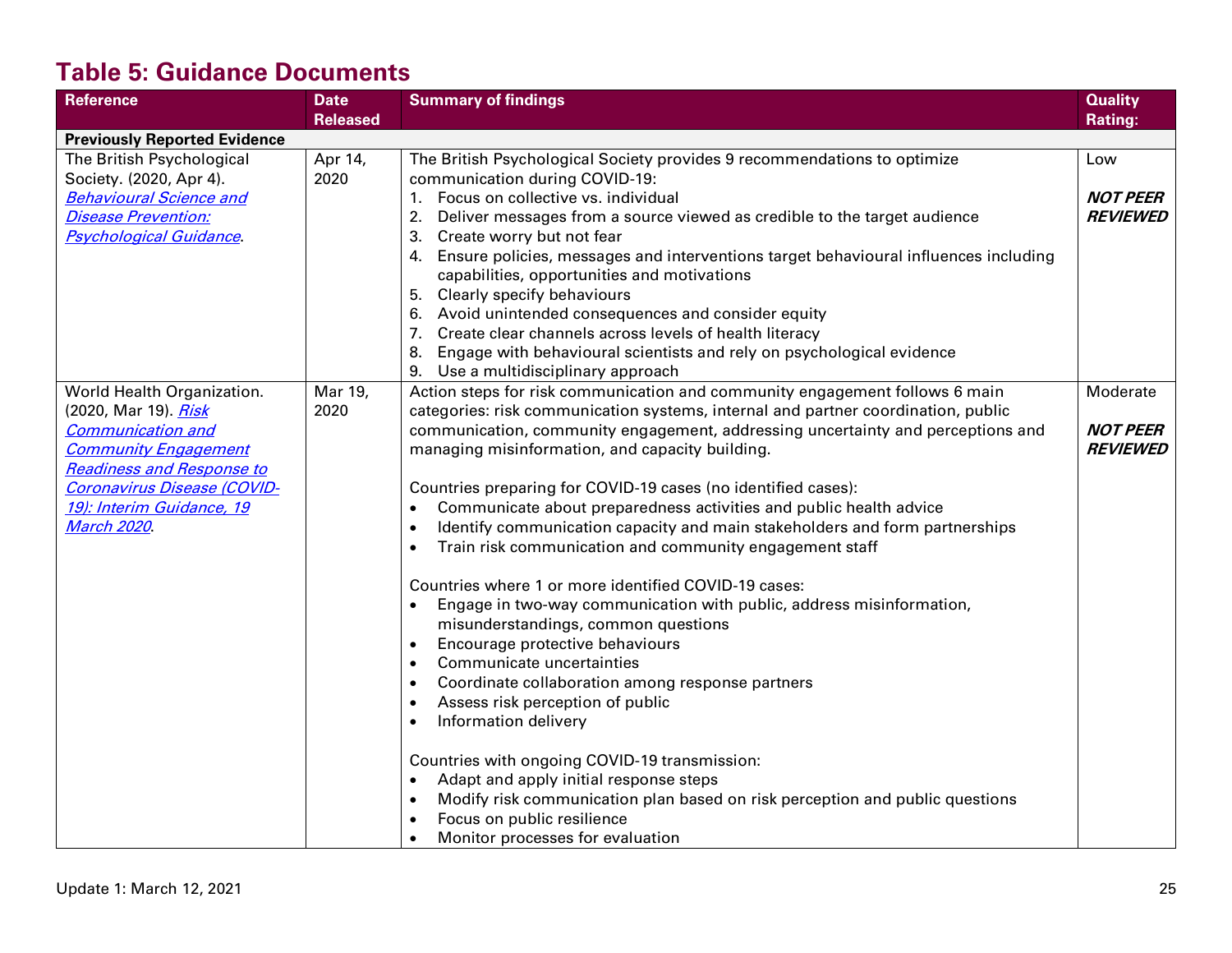| World Health Organization.           | Jan 10, | 3 primary recommendations for risk communication in public health emergencies:                                                                                                | High            |
|--------------------------------------|---------|-------------------------------------------------------------------------------------------------------------------------------------------------------------------------------|-----------------|
| (2018, Jan 10). <i>Communicating</i> | 2018    |                                                                                                                                                                               |                 |
| <b>Risk in Public Health</b>         |         | 1. Building trust and engaging with affected populations:                                                                                                                     | <b>NOT PEER</b> |
| <b>Emergencies: A WHO</b>            |         | Trust: consider accessibility, demonstrate transparency, timeliness, disseminate                                                                                              | <b>REVIEWED</b> |
| <b>Guideline for Emergency Risk</b>  |         | using multiple platforms, methods                                                                                                                                             |                 |
| <b>Communication Policy and</b>      |         | Communicating uncertainty: acknowledge information that is known and unknown,<br>$\bullet$                                                                                    |                 |
| Practice.                            |         | provide explicit information about uncertainties related to risk, events, interventions                                                                                       |                 |
|                                      |         | Community engagement: identify and involve key trusted community leaders<br>$\bullet$                                                                                         |                 |
|                                      |         | Integrate emergency risk communication (ERC) into health and emergency response<br>2.<br>systems:                                                                             |                 |
|                                      |         | Governance and leadership: Strategically integrate ERC role into responsibilities of<br>$\bullet$<br>global and national emergency preparedness and response leadership teams |                 |
|                                      |         | Information systems and coordination: develop and maintain multi-disciplinary                                                                                                 |                 |
|                                      |         | networks across geography                                                                                                                                                     |                 |
|                                      |         | Tailor information and communication systems: involve stakeholders to ensure                                                                                                  |                 |
|                                      |         | relevance of messaging and dissemination across sectors                                                                                                                       |                 |
|                                      |         | Capacity building: regular training of ERC personnel with focus on stakeholder<br>coordination                                                                                |                 |
|                                      |         | Finance: Allocate sustained funding to ERC as part of emergency preparedness and<br>response                                                                                  |                 |
|                                      |         | 3. ERC practice:                                                                                                                                                              |                 |
|                                      |         | Strategic communication planning: Overarching planning is required that includes<br>$\bullet$                                                                                 |                 |
|                                      |         | process of needs assessment, objective setting, coordinated implementation of                                                                                                 |                 |
|                                      |         | interventions, monitoring and evaluation of activities                                                                                                                        |                 |
|                                      |         | Monitoring and evaluation tools: further research required<br>$\bullet$                                                                                                       |                 |
|                                      |         | Social media: can be used for public engagement, increase awareness, monitor and                                                                                              |                 |
|                                      |         | manage misinformation, public concerns                                                                                                                                        |                 |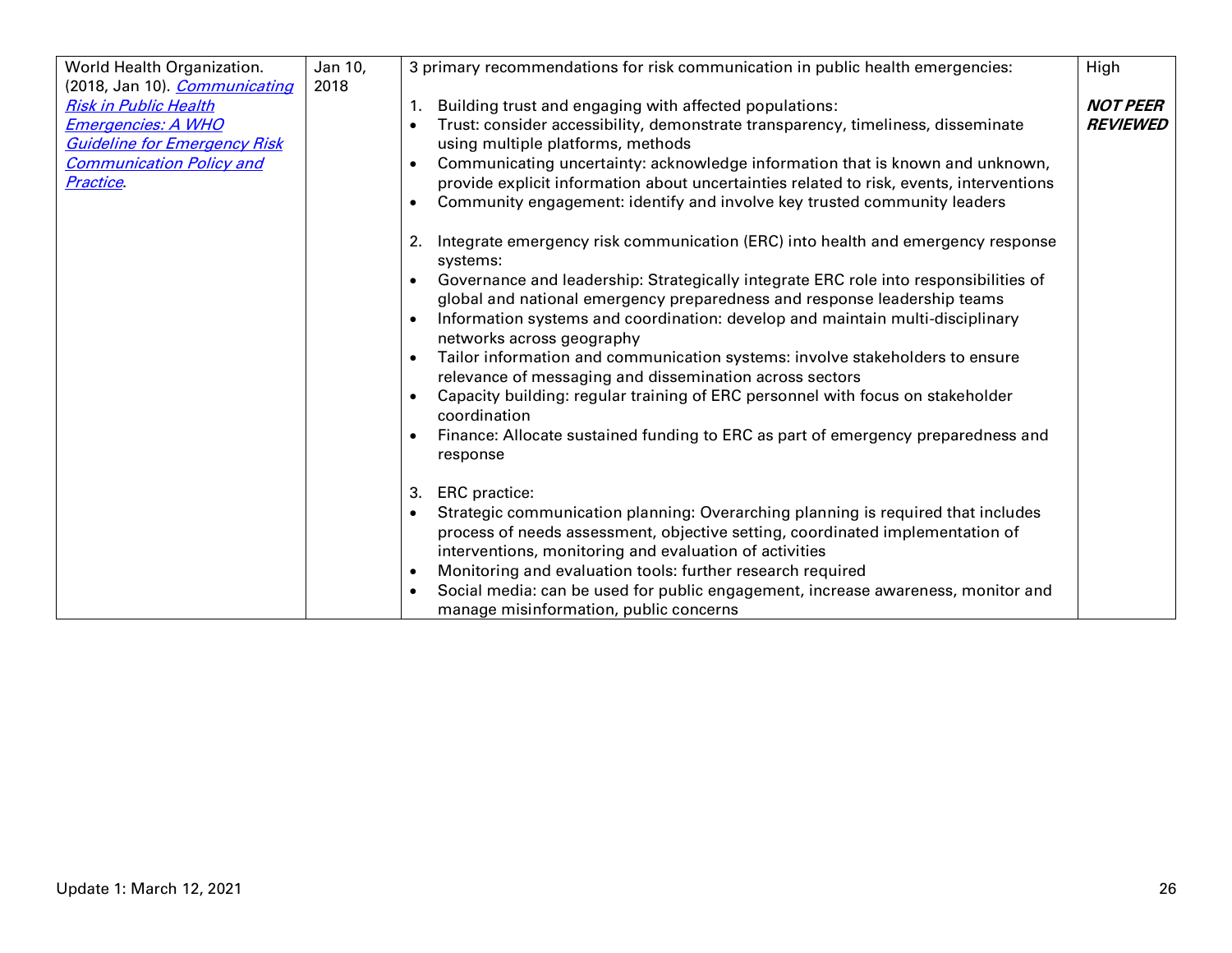### **References**

Akl, E. A., Oxman, A. D., Herrin, J., Vist, G. E., Terrenato, I., Sperati, F., ... Schünemann, H. (2011). [Using Alternative Statistical Formats for Presenting Risks and Risk Reductions.](https://www.cochranelibrary.com/cdsr/doi/10.1002/14651858.CD006776.pub2/full?cookiesEnabled) Cochrane Database of Systematic Reviews.

Alsan, M., Stanford, F. C., Banerjee, A., Breza, E., Chandrasekhar, A. G., Eichmeyer, S., ... Duflo, E. (2020). [Comparison of Knowledge and Information-Seeking Behavior After General COVID-](https://www.ncbi.nlm.nih.gov/pubmed/33347320)[19 Public Health Messages and Messages Tailored for Black and Latinx Communities: A](https://www.ncbi.nlm.nih.gov/pubmed/33347320)  [Randomized Controlled Trial.](https://www.ncbi.nlm.nih.gov/pubmed/33347320) Annals of Internal Medicine. Epub ahead of print.

Ames, H. M., Glenton, C., & Lewin, S. (2017). [Parents' and Informal Caregivers' Views and](https://www.cochranelibrary.com/cdsr/doi/10.1002/14651858.CD011787.pub2/full)  [Experiences of Communication About Routine Childhood Vaccination: A Synthesis of](https://www.cochranelibrary.com/cdsr/doi/10.1002/14651858.CD011787.pub2/full)  [Qualitative Evidence.](https://www.cochranelibrary.com/cdsr/doi/10.1002/14651858.CD011787.pub2/full) Cochrane Database of Systematic Reviews.

Aya Pastrana, N., Lazo-Porras, M., Miranda, J. J., Beran, D., & Suggs, L. S. (2020). [Social](https://journals.plos.org/plosntds/article?id=10.1371/journal.pntd.0008360)  [Marketing Interventions for the Prevention and Control of Neglected Tropical Diseases: A](https://journals.plos.org/plosntds/article?id=10.1371/journal.pntd.0008360)  [Systematic Review.](https://journals.plos.org/plosntds/article?id=10.1371/journal.pntd.0008360) PLoS Neglected Tropical Diseases, 14(6), e0008360.

Betsch, C., Wieler, L., Bosnjak, M., Ramharter, M., Stollorz, V., Omer, S. B., ... Schmid, P. (2020). [Germany COVID-19 Snapshot Monitoring \(Cosmo Germany\): Monitoring Knowledge, Risk](https://www.psycharchives.org/handle/20.500.12034/2386)  [Perceptions, Preventive Behaviours, and Public Trust in the Current Coronavirus Outbreak in](https://www.psycharchives.org/handle/20.500.12034/2386)  **[Germany](https://www.psycharchives.org/handle/20.500.12034/2386)** 

Brewer, L. C., Asiedu, G. B., Jones, C., Richard, M., Erickson, J., Weis, J., ... Doubeni, C. A. (2020). [Emergency Preparedness and Risk Communication Among African American Churches:](https://www.ncbi.nlm.nih.gov/pmc/articles/PMC7769077/)  [Leveraging a Community-Based Participatory Research Partnership COVID-19 Initiative.](https://www.ncbi.nlm.nih.gov/pmc/articles/PMC7769077/) Preventing Chronic Disease, 17, E158.

The British Psychological Society. (2020, April 14). Behavioural Science and Disease **[Prevention: Psychological Guidance](https://www.bps.org.uk/sites/www.bps.org.uk/files/Policy/Policy%20-%20Files/Behavioural%20science%20and%20disease%20prevention%20-%20Psychological%20guidance%20for%20optimising%20policies%20and%20communication.pdf).** 

Carson, K. V., Ameer, F., Sayehmiri, K., Hnin, K., van Agteren, J. E., Sayehmiri, F., ... Smith, B. J. (2017). [Mass Media Interventions for Preventing Smoking in Young People.](https://www.cochranelibrary.com/cdsr/doi/10.1002/14651858.CD001006.pub3/full) Cochrane Database of Systematic Reviews.

Chen, T., Dai, M., Xia, S., & Zhou, Y. (2021). [Do Messages Matter? Investigating the Combined](https://pubmed.ncbi.nlm.nih.gov/33499677/)  [Effects of Framing, Outcome Uncertainty, and Number Format on COVID-19 Vaccination](https://pubmed.ncbi.nlm.nih.gov/33499677/)  [Attitudes and Intention.](https://pubmed.ncbi.nlm.nih.gov/33499677/) Health Communication. Epub ahead of print.

Cugelman, B., Thelwall, M., & Dawes, P. (2011). [Online Interventions for Social Marketing](https://www.jmir.org/2011/1/e17/)  [Health Behavior Change Campaigns: A Meta-Analysis of Psychological Architectures and](https://www.jmir.org/2011/1/e17/)  [Adherence Factors.](https://www.jmir.org/2011/1/e17/) Journal of Medical Internet Research 13(1), e17.

Dorison, C., Lerner, J. S., Heller, B. H., Rothman, A., Kawachi, I. I., Wang, K., ... Coles, N. A. (2020). [A Global Test of Message Framing on Behavioural Intentions, Policy Support,](https://psyarxiv.com/sevkf/)  [Information Seeking, and Experienced Anxiety During the COVID-19 Pandemic](https://psyarxiv.com/sevkf/).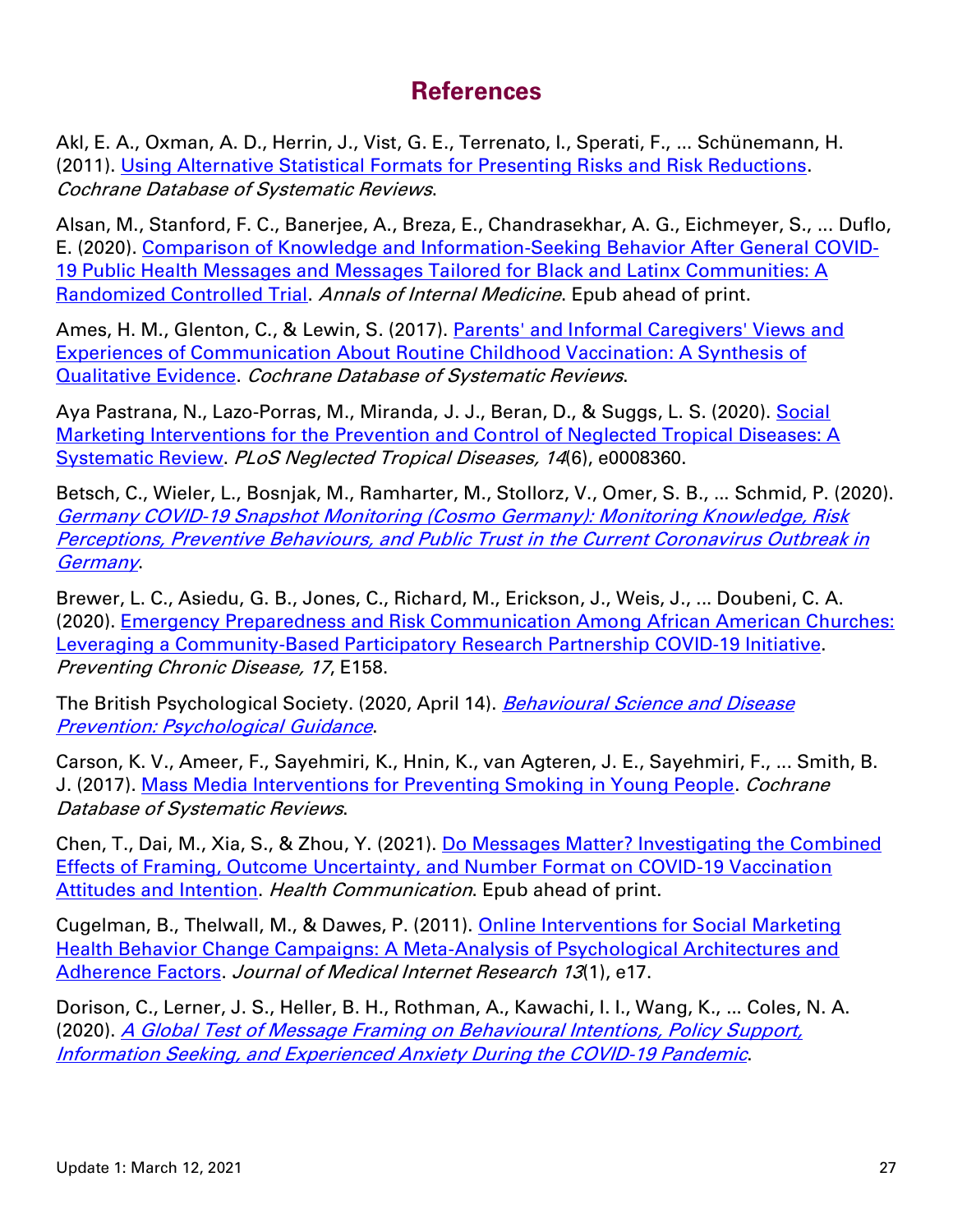Ghio, D., Lawes-Wickwar, S., Tang, M. Y., Epton, T., Howlett, N., Jenkinson, E., ... Keyworth, C. (2020). [What Influences People's Responses to Public Health Messages for Managing Risks and](https://psyarxiv.com/nz7tr/)  [Preventing Disease During Public Health Crises? A Rapid Review of the Evidence and](https://psyarxiv.com/nz7tr/)  [Recommendations.](https://psyarxiv.com/nz7tr/) Preprint.

Grimani, A., Bonell, C., Michie, S., Antonopoulou, V., Kelly, M., & Vlaev, I. (2020). The Effect of [Communication Strategies for Population Behaviour Change in Relation to Infectious Disease:](https://www.crd.york.ac.uk/prospero/display_record.php?RecordID=198874)  [A Systematic Review](https://www.crd.york.ac.uk/prospero/display_record.php?RecordID=198874). PROSPERO, CRD42020198874

Heydari, S. T., Zarei, L., Sadati, A. K., Moradi, N., Akbari, M., Mehralian, G., & Lankarani, K. B. (2021). [The Effect of Risk Communication on Preventive and Protective Behaviours During the](https://bmcpublichealth.biomedcentral.com/articles/10.1186/s12889-020-10125-5)  [COVID-19 Outbreak: Mediating Role of Risk Perception.](https://bmcpublichealth.biomedcentral.com/articles/10.1186/s12889-020-10125-5) BMC Public Health 21(54).

Infanti, J., Sixsmith, J., Barry, M.M., Núñez-Córdoba, J., Oroviogoicoechea-Ortega, C., & Guillén-Grima, F. (2013). [A Literature Review on Effective Risk Communication for the](https://www.ecdc.europa.eu/sites/default/files/media/en/publications/Publications/risk-communication-literary-review-jan-2013.pdf)  [Prevention and Control of Communicable Diseases in Europe.](https://www.ecdc.europa.eu/sites/default/files/media/en/publications/Publications/risk-communication-literary-review-jan-2013.pdf) European Centre for Disease Prevention and Control.

Liao, Q., Yuan, J., Dong, M., Yang, L., Fielding, R., & Lam, W. W. T. (2020). Public Engagement [and Government Responsiveness in the Communications About COVID-19 During the Early](https://www.jmir.org/2020/5/e18796/)  [Epidemic Stage in China: Infodemiology Study on Social Media Data.](https://www.jmir.org/2020/5/e18796/) Journal of Medical Internet Research 22(5), e18796.

Lunn, P. D., Belton, C. A., Lavin, C., McGowan, F. P., Timmons, S., & Robertson, D. A. (2020). [Using Behavioral Science to Help Fight the Coronavirus.](http://www.journal-bpa.org/index.php/jbpa/article/view/147) Journal of Behavioral Public Administration, 3(1).

McParland, J. L., Williams, L., Gozdzielewska, L., Young, M., Smith, F., MacDonald, J., ... Flowers, P. (2018). [What Are the 'Active Ingredients' of Interventions Targeting the Public's](https://onlinelibrary.wiley.com/doi/full/10.1111/bjhp.12317)  [Engagement with Antimicrobial Resistance and How Might They Work?](https://onlinelibrary.wiley.com/doi/full/10.1111/bjhp.12317) British Journal of Health Psychology, <sup>23</sup>(4), 804-819.

Moreno, A., Fuentes-Lara, C., & Navarro, C. (2020). COVID-19 Communication Management in Spain: Exploring the Effect of Information-[Seeking Behavior and Message Reception in Public's](https://euprera.org/wp-content/uploads/2020/06/Com-Covid_rep1_Moreno_Fuentes_Navarro.pdf)  [Evaluation.](https://euprera.org/wp-content/uploads/2020/06/Com-Covid_rep1_Moreno_Fuentes_Navarro.pdf) El profesional de la información, 29(4), e290402.

Okuhara, T., Okada, H., & Kiuchi, T. (2020). [Examining Persuasive Message Type to Encourage](https://www.ncbi.nlm.nih.gov/pubmed/32863098)  [Staying at Home During the COVID-19 Pandemic and Social Lockdown: A Randomized](https://www.ncbi.nlm.nih.gov/pubmed/32863098)  [Controlled Study in Japan.](https://www.ncbi.nlm.nih.gov/pubmed/32863098) Patient Education and Counseling. Epub ahead of print.

Olawepo, J. O., Pharr, J. R., & Kachen, A. (2018). [The Use of Social Marketing Campaigns to](https://www.tandfonline.com/doi/abs/10.1080/09540121.2018.1533631?journalCode=caic20)  [Increase HIV Testing Uptake: A Systematic Review.](https://www.tandfonline.com/doi/abs/10.1080/09540121.2018.1533631?journalCode=caic20) AIDS Care, 31(2), 153-162.

Penta, M. A., & Baban, A. (2018). [Message Framing in Vaccine Communication: A Systematic](https://www.tandfonline.com/doi/full/10.1080/10410236.2016.1266574)  [Review of Published Literature.](https://www.tandfonline.com/doi/full/10.1080/10410236.2016.1266574) Health Communication 33(3), 299-314.

Purohit, N., & Mehta, S. (2020). [Risk Communication Initiatives Amid COVID](https://journals.sagepub.com/doi/10.1177/0972063420935659) in India: Analyzing [Message Effectiveness of Videos on National Television.](https://journals.sagepub.com/doi/10.1177/0972063420935659) Journal of Health Management, 22(2), 262-280.